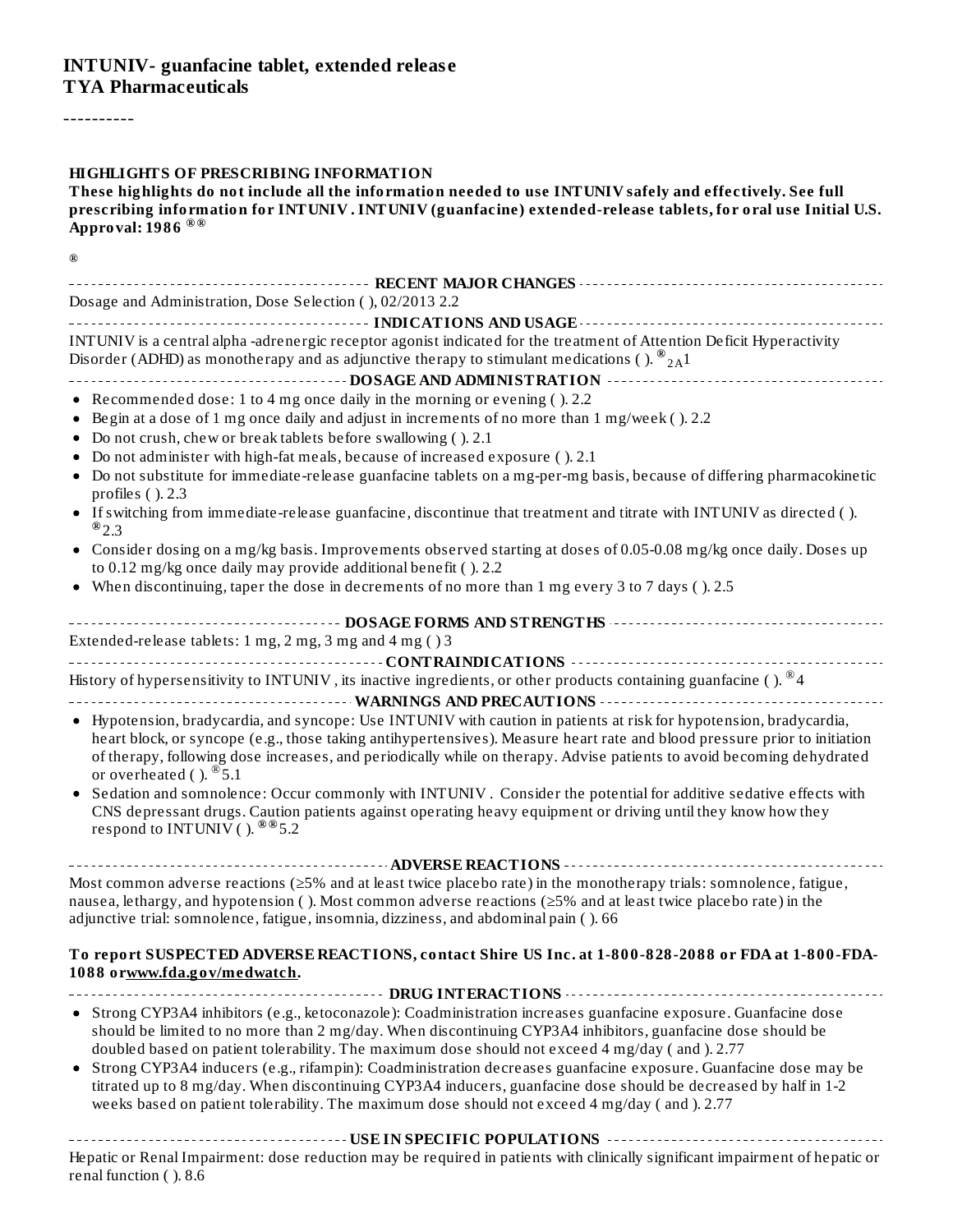| <b>FULL PRESCRIBING INFORMATION: CONTENTS*</b>                                        |
|---------------------------------------------------------------------------------------|
| <b>1 INDICATIONS AND USAGE</b>                                                        |
| <b>2 DOSAGE AND ADMINISTRATION</b>                                                    |
| 2.1 General Instruction for Use                                                       |
| 2.2 Dose Selection                                                                    |
| 2.3 Switching from Immediate-Release Guanfacine to INTUNIV                            |
| 2.4 Maintenance Treatment                                                             |
| 2.5 Discontinuation                                                                   |
| 2.6 Missed Doses                                                                      |
| 2.7 Dose Adjustment with Concomitant Use of Strong CYP3A4 Inhibitors or Inducers      |
| <b>3 DOSAGE FORMS AND STRENGTHS</b>                                                   |
| <b>4 CONTRAINDICATIONS</b>                                                            |
| <b>5 WARNINGS AND PRECAUTIONS</b>                                                     |
| 5.1 Hypotension, Bradycardia, and Syncope                                             |
| 5.2 Sedation and Somnolence                                                           |
| <b>6 ADVERSE REACTIONS</b>                                                            |
| 6.1 Clinical Trials Experience                                                        |
| 6.2 Post-marketing Experience                                                         |
| <b>7 DRUG INTERACTIONS</b>                                                            |
| <b>8 USE IN SPECIFIC POPULATIONS</b>                                                  |
| 8.1 Pregnancy                                                                         |
| 8.3 Nursing Mothers                                                                   |
| 8.4 Pediatric Use                                                                     |
| 8.5 Geriatric Use                                                                     |
| 8.6 Use in Patients with Renal or Hepatic Impairment                                  |
| <b>9 DRUG ABUSE AND DEPENDENCE</b>                                                    |
| 9.1 Controlled Substance                                                              |
| <b>10 OVERDOSAGE</b>                                                                  |
| <b>11 DESCRIPTION</b>                                                                 |
| <b>12 CLINICAL PHARMACOLOGY</b>                                                       |
| 12.1 Mechanism of Action                                                              |
| 12.2 Pharmacodynamics                                                                 |
| 12.3 Pharmacokinetics                                                                 |
| <b>13 NONCLINICAL TOXICOLOGY</b>                                                      |
| 13.1 Carcinogenesis, Mutagenesis, Impairment of Fertility                             |
| <b>14 CLINICAL STUDIES</b>                                                            |
| 14.1 Safety and Efficacy Studies                                                      |
| <b>16 HOW SUPPLIED/STORAGE AND HANDLING</b>                                           |
| <b>17 PATIENT COUNSELING INFORMATION</b>                                              |
| Sections or subsections omitted from the full prescribing information are not listed. |
|                                                                                       |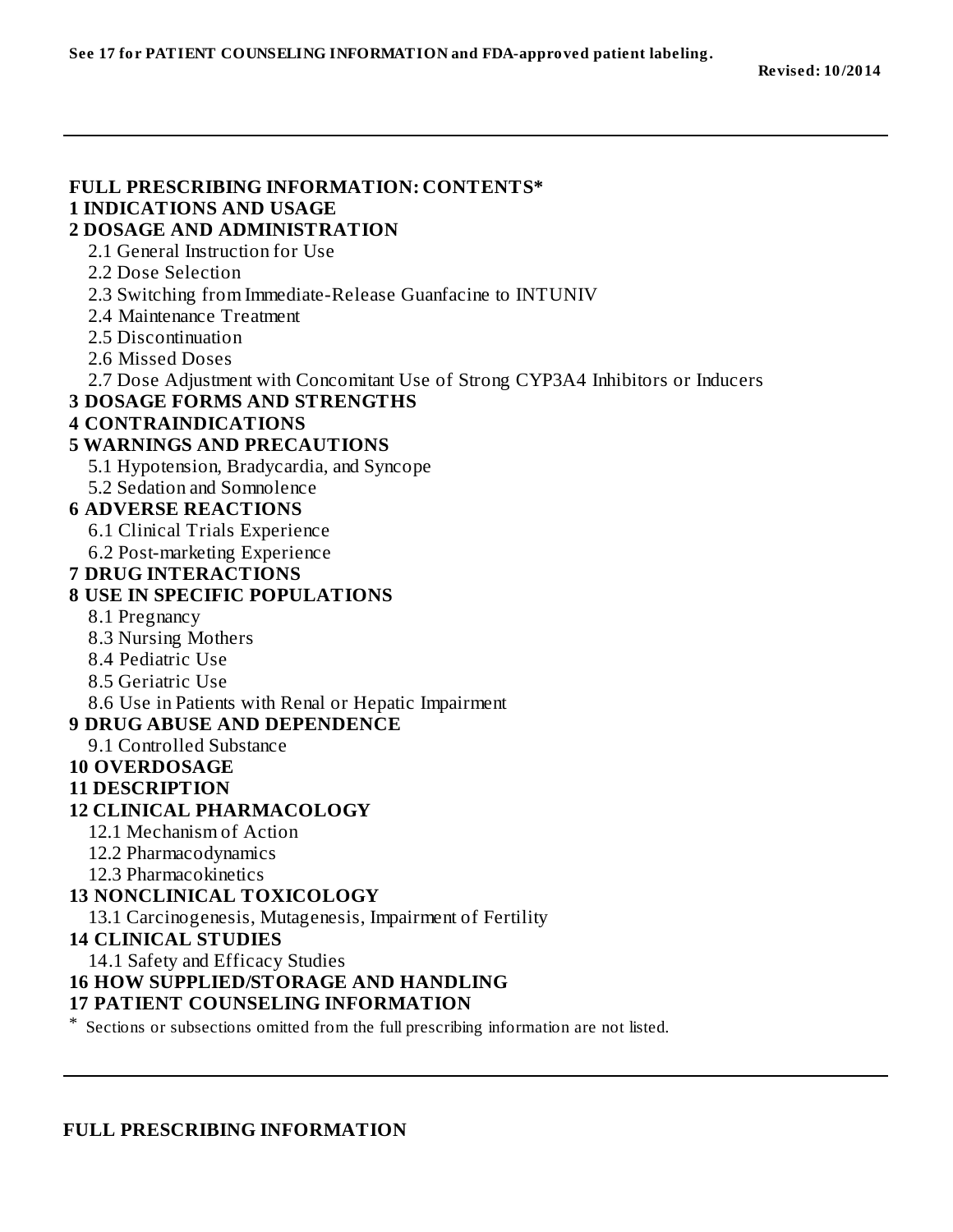#### **1 INDICATIONS AND USAGE**

INTUNIV is indicated for the treatment of Attention Deficit Hyperactivity Disorder (ADHD) as monotherapy and as adjunctive therapy to stimulant medications. The efficacy of INTUNIV was studied for the treatment of ADHD in three controlled monotherapy clinical trials (up to 8 weeks in duration) and one controlled adjunctive trial with psychostimulants (8 weeks in duration) in children and adolescents ages 6-17 who met DSM-IV criteria for ADHD [ ]. The effectiveness of INTUNIV for longer-term use (more than 8 weeks) has not been systematically evaluated in controlled trials. <sup>®®®</sup>*see Clinical Studies (14)* ®

### **2 DOSAGE AND ADMINISTRATION**

#### **2.1 General Instruction for Us e**

Do not administer with high fat meals, due to increased exposure. Swallow tablets whole. Do not crush, chew, or break tablets because this will increase the rate of guanfacine release.

#### **2.2 Dos e Selection**

INTUNIV should be taken once daily, either in the morning or evening, at approximately same time each day. Begin at a dose of 1 mg/day, and adjust in increments of no more than 1 mg/week. Maintain the dose within the range of 1 mg to 4 mg once daily, depending on clinical response and tolerability, for both monotherapy and adjunctive therapy to a psychostimulant. Doses above 4 mg/day have not been systematically studied in controlled clinical studies . *[ ] see Clinical Studies (14.1)*

Clinically relevant improvements were observed beginning at doses in the range 0.05-0.08 mg/kg once daily in both mono- and adjunctive therapy. Efficacy increased with increasing weight-adjusted dose (mg/kg). If well tolerated, doses up to 0.12 mg/kg once daily may provide additional benefit.

In clinical trials, there were dose-related and exposure-related risks for several clinically significant adverse reactions (hypotension, bradycardia, sedative events). Thus, consideration should be given to dosing INTUNIV on a mg/kg basis, in order to balance the exposure-related potential benefits and risks of treatment. ®

### **2.3 Switching from Immediate-Releas e Guanfacine to INTUNIV**

If switching from immediate-release guanfacine, discontinue that treatment, and titrate with INTUNIV following above recommended schedule. ®

Do not substitute for immediate-release guanfacine tablets on a milligram-per-milligram basis, because of differing pharmacokinetic profiles. INTUNIV has a delayed T , reduced C and lower bioavailability compared to those of the same dose of immediate-release guanfacine . *[ ] see Clinical* ® maxmax *Pharmacology (12.3)*

### **2.4 Maintenance Treatment**

It is generally agreed that pharmacological treatment of ADHD may be needed for an extended period. The effectiveness of INTUNIV for longer-term use (more than 9 weeks) has not been systematically evaluated in controlled trials. Therefore the physician electing to use INTUNIV for extended periods should periodically re-evaluate the long-term usefulness of the drug for the individual patient.  $^{\circledR\circledR}$ 

#### **2.5 Dis continuation**

Infrequent, transient elevations in blood pressure above original baseline (i.e., rebound) have been reported to occur upon abrupt discontinuation of guanfacine. To minimize these effects, the dose should generally be tapered in decrements of no more than 1 mg every 3 to 7 days.

### **2.6 Miss ed Dos es**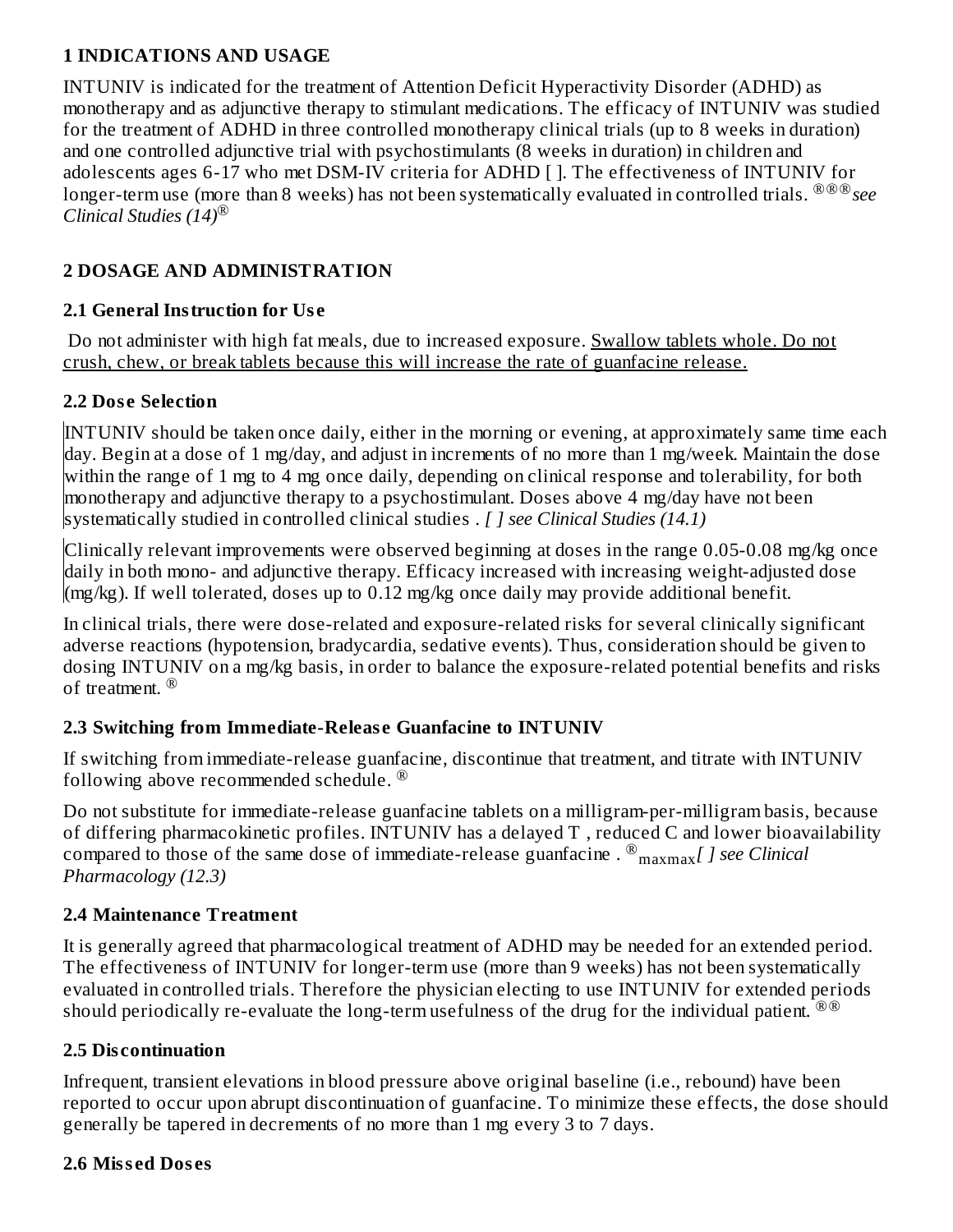When reinitiating patients to the previous maintenance dose after two or more missed consecutive doses, physicians should consider titration based on patient tolerability.

### **2.7 Dos e Adjustment with Concomitant Us e of Strong CYP3A4 Inhibitors or Inducers**

Dosage adjustments for INTUNIV are recommended with concomitant use of strong CYP3A4 inhibitors (e.g., boceprevir, clarithromycin, conivaptan, grapefruit juice, indinavir, itraconazole, ketoconazole, lopinavir/ritonavir, mibefradil, nefazodone, nelfinavir, posaconazole, ritonavir, saquinavir, telaprevir, telithromycin, and voriconazole), or CYP3A4 inducers (e.g., avasimibe, carbamazepine, phenytoin, rifampin, and St.John's wort) (Table 1) . *[] see Drug Interactions (7)* ®

#### **Table 1: Dos e Adjustments in Patients Taking Concomitant CYP3A4 Inhibitors or Inducers**

| Comedications                      | <b>Scenarios</b>                                                                                                                      |                                                                                                                                                                       |                                                                                                                                          |  |  |  |  |
|------------------------------------|---------------------------------------------------------------------------------------------------------------------------------------|-----------------------------------------------------------------------------------------------------------------------------------------------------------------------|------------------------------------------------------------------------------------------------------------------------------------------|--|--|--|--|
|                                    | Initiate INTUNIV when<br>taking comedications $^{\circledR}$                                                                          | Continue INTUNIV when<br>adding a comedication $^{\circledR}$                                                                                                         | Stop a comedication when<br>continuing INTUNIV<br>$^{\circledR}$                                                                         |  |  |  |  |
|                                    |                                                                                                                                       |                                                                                                                                                                       | <b>INTUNIV</b> dose should be<br>doubled based on patient<br>tolerability. The maximum dose<br>should not exceed 4 mg/day $^{\circledR}$ |  |  |  |  |
| Strong CYP3A4<br><b>Inhibitors</b> | INTUNIV dose should<br>be limited to 2 mg/day $^{\circledR}$                                                                          | <b>INTUNIV</b> dose should be<br>decreased by half. $^{\circledR}$                                                                                                    |                                                                                                                                          |  |  |  |  |
|                                    | INTUNIV dose may be<br>titrated up to 8 mg/day.<br>Consider faster titration<br>(e.g. in increments of $2$<br>mg/week) $^{\circledR}$ | Consider increase<br><b>INTUNIV</b> dose gradually<br>in 1-2 weeks to 2 fold of<br>the original dose based on exceed 4 mg/day $^{\circledR}$<br>patient tolerability. | INTUNIV dose should be<br>decreased by half in 1-2 weeks<br>based on patient tolerability.<br>The maximum dose should not                |  |  |  |  |
| Strong CYP3A4<br><b>Inducers</b>   |                                                                                                                                       |                                                                                                                                                                       |                                                                                                                                          |  |  |  |  |

#### **3 DOSAGE FORMS AND STRENGTHS**

1 mg, 2 mg, 3 mg and 4 mg extended-release tablets

#### **4 CONTRAINDICATIONS**

Patients with a history of hypersensitivity to INTUNIV , its inactive ingredients or other products containing guanfacine should not take INTUNIV . *[ ] see Description (11)* ® ®

#### **5 WARNINGS AND PRECAUTIONS**

#### **5.1 Hypotension, Bradycardia, and Syncope**

Treatment with INTUNIV can cause dose-dependent decreases in blood pressure and heart rate. Decreases were less pronounced over time of treatment. Orthostatic hypotension and syncope have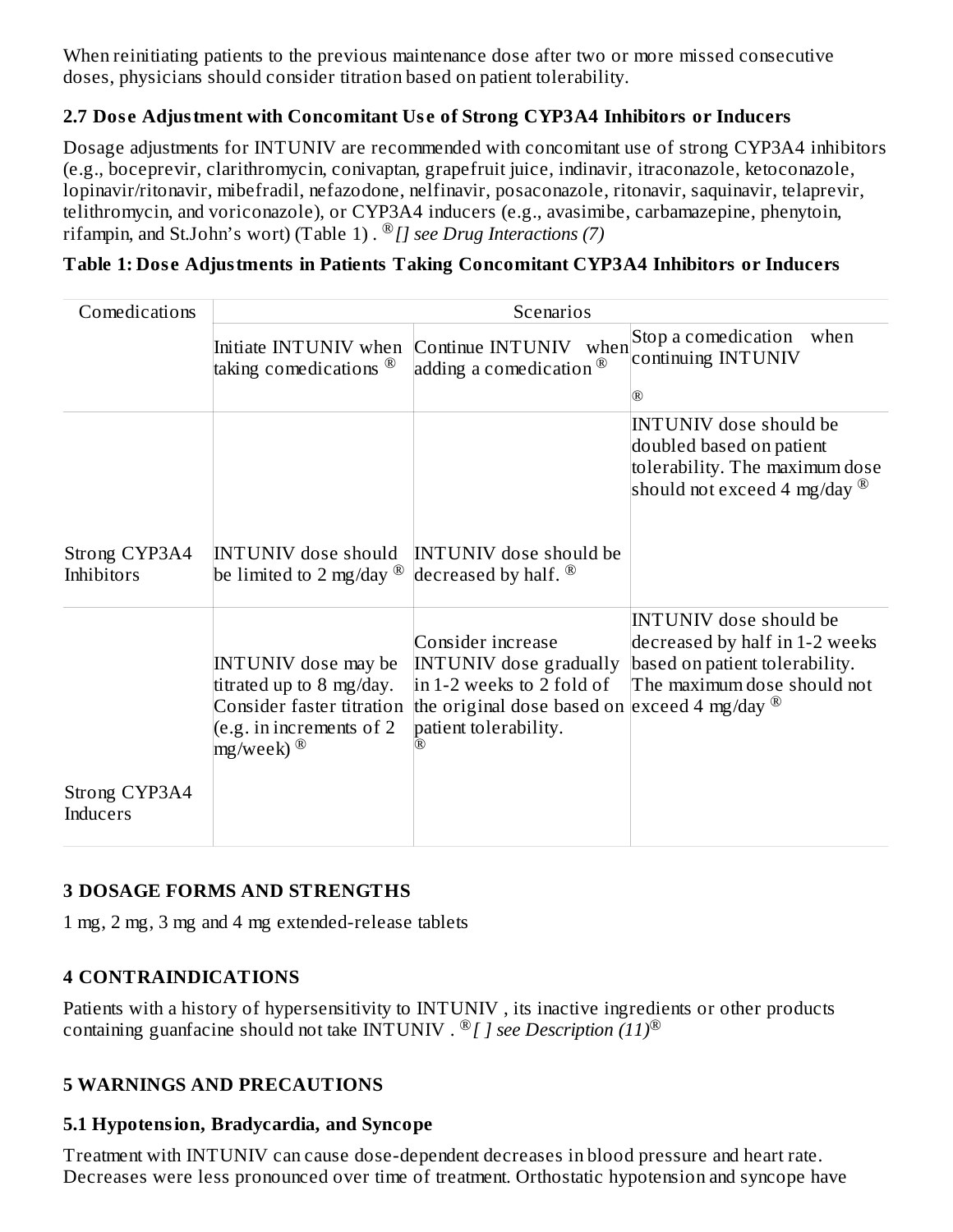been reported . *[] see Adverse Reactions(6.1)* ®

Measure heart rate and blood pressure prior to initiation of therapy, following dose increases, and periodically while on therapy. Use INTUNIV with caution in patients with a history of hypotension, heart block, bradycardia, cardiovascular disease, or who have a history of syncope or may have a condition that predisposes them to syncope, such as hypotension, orthostatic hypotension, bradycardia, or dehydration. Use INTUNIV with caution in patients treated concomitantly with antihypertensives or other drugs that can reduce blood pressure or heart rate or increase the risk of syncope. Advise patients to avoid becoming dehydrated or overheated. ®®

### **5.2 Sedation and Somnolence**

Somnolence and sedation were commonly reported adverse reactions in clinical studies [ . Before using INTUNIV with other centrally active depressants (such as phenothiazines, barbiturates, or benzodiazepines), consider the potential for additive sedative effects. Caution patients against operating heavy equipment or driving until they know how they respond to treatment with INTUNIV Advise patients to avoid use with alcohol. *] see Adverse Reactions*  $(6.1)^{③⑤}$ .

### **6 ADVERSE REACTIONS**

The following serious adverse reactions are described elsewhere in the labelling:

- Hypotension, bradycardia, and syncope *[ ] see Warnings and Precautions (5.1)*
- Sedation and somnolence *[ ] see Warnings and Precautions (5.2)*

### **6.1 Clinical Trials Experience**

Because clinical trials are conducted under widely varying conditions, adverse reaction rates observed in the clinical trials of a drug cannot be directly compared to rates in the clinical trials of another drug and may not reflect the rates observed in clinical practice.

A total of 2,028 subjects have been exposed to INTUNIV while participating in clinical trials. This includes 1,533 patients from completed studies in children and adolescents, and 495 subjects in completed studies in adult healthy volunteers. ®

The mean duration of exposure of 446 patients that previously participated in two 2-year, open-label long-term studies was approximately 10 months.

### Monotherapy Trials

The most commonly observed adverse reactions (incidence  $\geq$  5% and at least twice the rate for placebo) in the monotherapy trials (Studies 1 and 2) with INTUNIV were: somnolence, fatigue, nausea, lethargy, and hypotension. *Most Common Adverse Reactions -* ®

Twelve percent (12%) of patients receiving INTUNIV discontinued from the monotherapy clinical studies (Studies 1 and 2) due to adverse reactions, compared to 4% in the placebo group. The most common adverse reactions leading to discontinuation of INTUNIV -treated patients from the studies were somnolence/sedation (6%) and fatigue (2%). Less common adverse reactions leading to discontinuation (occurring in approximately 1% of patients) included: hypotension, headache, and dizziness. *Adverse Reactions Leading to Discontinuation -* ®®

### Adjunctive Trial

The most commonly observed adverse reactions (incidence  $\geq$  5% and at least twice the rate for placebo) in the adjunctive trial with INTUNIV were: somnolence, fatigue, insomnia, dizziness, and abdominal pain. *Most Common Adverse Reactions -* ®

In the adjunctive clinical study, 3% of patients receiving INTUNIV discontinued due to adverse reactions, compared to 1% in the placebo group. Each adverse reaction leading to discontinuation occurred in less than 1% of INTUNIV -treated patients. *Adverse Reactions Leading to Discontinuation*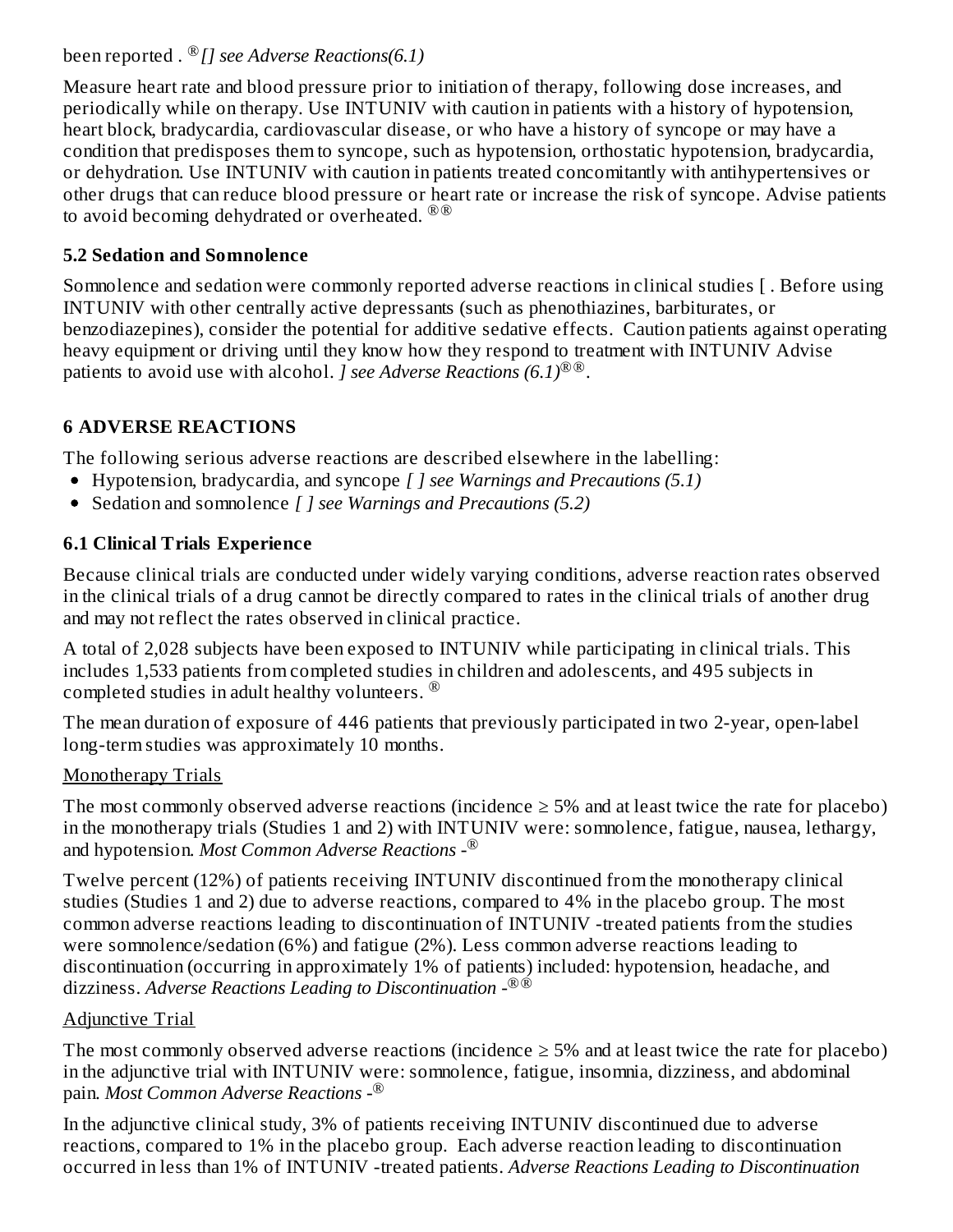#### **Short Term Monotherapy Clinical Studies**

- Two short-term, placebo-controlled, double-blind pivotal studies (Studies 1 and 2) were conducted in children and adolescents with ADHD, using fixed doses of INTUNIV (1 mg, 2 mg, 3 mg, and 4 mg/day). The most commonly reported adverse reactions (occurring in  $\geq 2\%$  of patients) that were considered drug-related and reported in a greater percentage of patients taking INTUNIV compared to patients taking placebo are shown in Table 2. Adverse reactions that were dose-related include: somnolence/sedation, abdominal pain, dizziness, hypotension, dry mouth and constipation. *Common Adverse Reactions* ®®

**Table 2: Percentage of Patients Experiencing Common (≥ 2%) Advers e Reactions in Short-Term**

|  | <b>Monotherapy Studies 1 and 2</b> |  |  |  |
|--|------------------------------------|--|--|--|
|  |                                    |  |  |  |

| when the ruply between $\epsilon$ and $\epsilon$ |                              |                |  |  |  |  |  |
|--------------------------------------------------|------------------------------|----------------|--|--|--|--|--|
| <b>Adverse Reaction Term</b>                     | All Doses of INTUNIV (N=513) | <b>Placebo</b> |  |  |  |  |  |
|                                                  | $\circledR$                  | $(N=149)$      |  |  |  |  |  |
| Somnolence <sup>a</sup>                          | 38%                          | 12%            |  |  |  |  |  |
| Headache                                         | 24%                          | 19%            |  |  |  |  |  |
| Fatigue                                          | 14%                          | 3%             |  |  |  |  |  |
| Abdominal pain <sup>b</sup>                      | 11%                          | 9%             |  |  |  |  |  |
| Hypotension <sup>c</sup>                         | 7%                           | 3%             |  |  |  |  |  |
| Nausea                                           | 6%                           | 2%             |  |  |  |  |  |
| Lethargy                                         | 6%                           | 3%             |  |  |  |  |  |
| <b>Dizziness</b>                                 | 6%                           | 4%             |  |  |  |  |  |
| Irritability                                     | 6%                           | 4%             |  |  |  |  |  |
| Decreased appetite                               | 5%                           | 3%             |  |  |  |  |  |
| Dry mouth                                        | 4%                           | 1%             |  |  |  |  |  |
| Constipation                                     | 3%                           | 1%             |  |  |  |  |  |

a: The somnolence term includes somnolence, sedation, and hypersomnia. b: The abdominal pain term includes abdominal pain, abdominal pain upper, and abdominal pain lower. c: The hypotension term includes hypotension, orthostatic hypotension, and decreased blood pressure.

In an 8-week, placebo-controlled study in children 6-12 years of age with ADHD in which INTUNIV was dosed once (1-4 mg/day) in the morning or evening (Study 4), the safety profile was consistent with the once daily morning dosing of INTUNIV . ®®

#### Short Term Adjunctive Clinical Study

- A 8-week, placebo-controlled, double-blind, dose-optimized pivotal study (Study 3) was conducted in children and adolescents aged 6-17 years with a diagnosis of ADHD who were identified as having a sub-optimal response to psychostimulants. Patients received INTUNIV (1 mg, 2 mg, 3 mg, and 4 mg/day) or placebo, dosed in the morning or in the evening, in combination with their morning dose of psychostimulant. The most commonly reported adverse reactions (occurring in  $\geq 2\%$  of patients in the overall INTUNIV group) that were reported in a greater percentage of patients taking INTUNIV compared to patients taking placebo are shown in Table 3. *Common Adverse Reactions* ®®®

| Table 3: Percentage of Patients Experiencing Common ( $\geq 2\%$ ) Adverse Reactions in Short- |  |  |  |  |  |
|------------------------------------------------------------------------------------------------|--|--|--|--|--|
| <b>Term Adjunctive Study 3</b>                                                                 |  |  |  |  |  |
| All Doses of INTUNIV $^\circledR$<br>Placebo (N=153)<br><b>Adverse Reaction Term</b>           |  |  |  |  |  |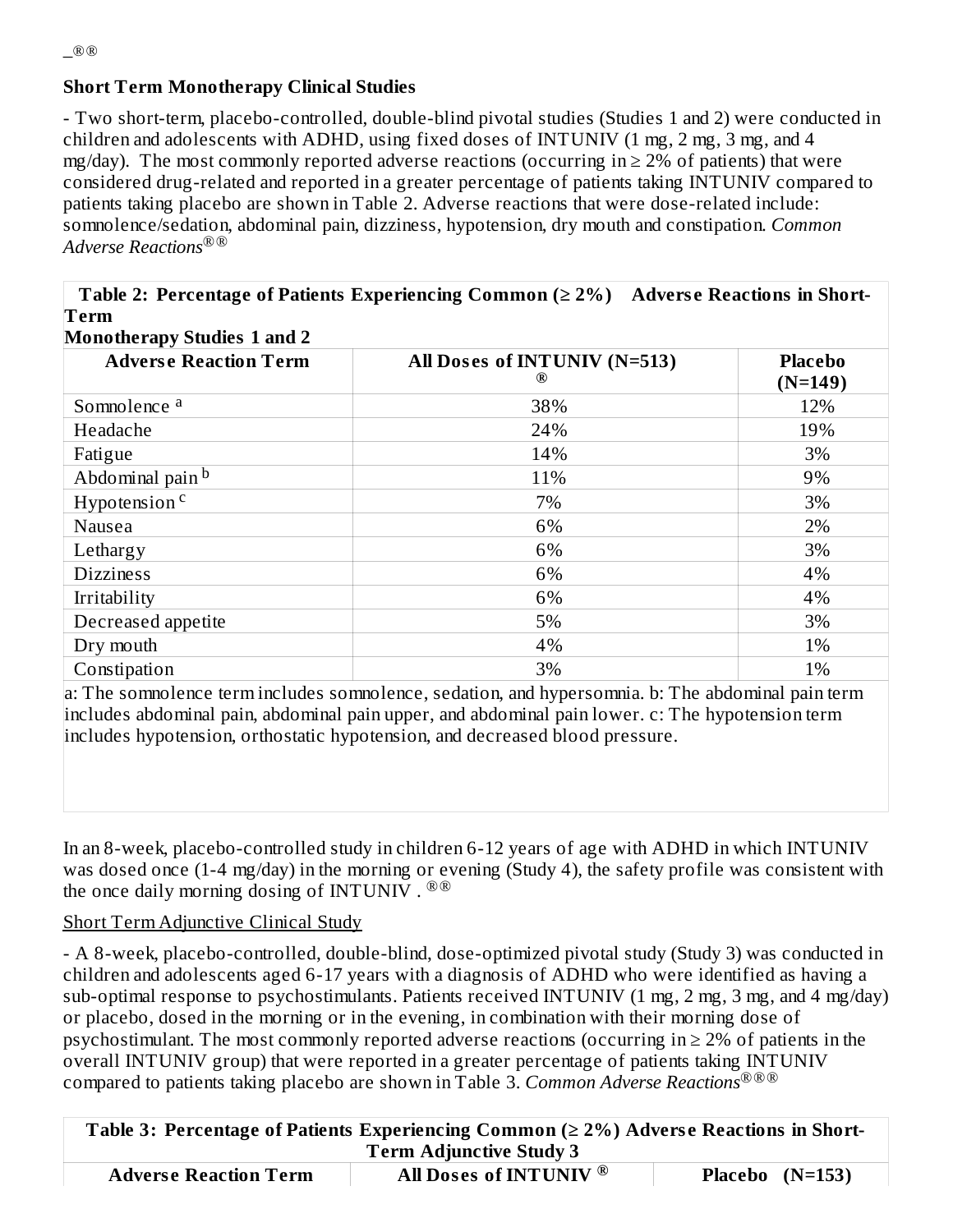|                             | $(N=302)$ <sup>a</sup> |     |
|-----------------------------|------------------------|-----|
| Headache                    | 21%                    | 13% |
| Somnolence b                | 18%                    | 7%  |
| Insomnia <sup>c</sup>       | 12%                    | 6%  |
| Fatigue                     | 10%                    | 3%  |
| Abdominal pain <sup>d</sup> | 10%                    | 3%  |
| <b>Dizziness</b>            | 8%                     | 4%  |
| Decreased appetite          | 7%                     | 4%  |
| Nausea                      | 5%                     | 3%  |
| Diarrhea                    | 4%                     | 1%  |
| Hypotension <sup>e</sup>    | 3%                     | 0%  |
| Affect lability             | 2%                     | 1%  |
| Bradycardia                 | 2%                     | 0%  |
| Constipation                | 2%                     | 0%  |
| Dry mouth                   | 2%                     | 0%  |

a: The morning and evening dose groups of INTUNIV are combined. b: The somnolence term includes somnolence, sedation, and hypersomnia. c: The insomnia term includes insomnia, initial insomnia, and middle insomnia. d: The abdominal pain term includes abdominal pain, abdominal pain upper, and abdominal pain lower. e: The hypotension term includes hypotension, orthostatic hypotension, and decreased blood pressure. ®

#### Effects on Blood Pressure and Heart Rate

In the monotherapy pediatric, short-term, controlled trials (Studies 1 and 2), the maximum mean changes from baseline in systolic blood pressure, diastolic blood pressure, and pulse were −5 mmHg, −3 mmHg, and −6 bpm, respectively, for all dose groups combined (generally one week after reaching target doses of 1 mg/day, 2 mg/day, 3 mg/day or 4 mg/day). These changes were dose dependent. Decreases in blood pressure and heart rate were usually modest and asymptomatic; however, hypotension and bradycardia can occur. Hypotension was reported as an adverse reaction for 7% of the INTUNIV group and 3% of the placebo group. This includes orthostatic hypotension, which was reported for 1% of the INTUNIV group and none in the placebo group. In the adjunctive trial, hypotension (3%) and bradycardia (2%) were observed in patients treated with INTUNIV as compared to none in the placebo group. In long-term, open label studies, (mean exposure of approximately 10 months), maximum decreases in systolic and diastolic blood pressure occurred in the first month of therapy. Decreases were less pronounced over time. Syncope occurred in 1% of pediatric subjects in the clinical program. The majority of these cases occurred in the long-term, open-label studies.  $^{\circledR \circledR}$ 

#### Other Adverse Reactions Observed in Clinical Studies

Table 4 includes additional adverse reactions observed in short-term, placebo-controlled and longterm, open-label clinical studies not included elsewhere in section 6.1, listed by organ system.

| Table 4: Other adverse reactions observed in clinical studies |                  |                                          |  |  |  |
|---------------------------------------------------------------|------------------|------------------------------------------|--|--|--|
| <b>Body System</b>                                            |                  | <b>Adverse Reaction</b>                  |  |  |  |
| Cardiac                                                       |                  | Atrioventricular block, sinus arrhythmia |  |  |  |
| Gastrointestinal                                              |                  | Dyspepsia, stomach discomfort, vomiting  |  |  |  |
| General                                                       |                  | Asthenia, chest pain                     |  |  |  |
| Immune System                                                 | <b>Disorders</b> | Hypersensitivity                         |  |  |  |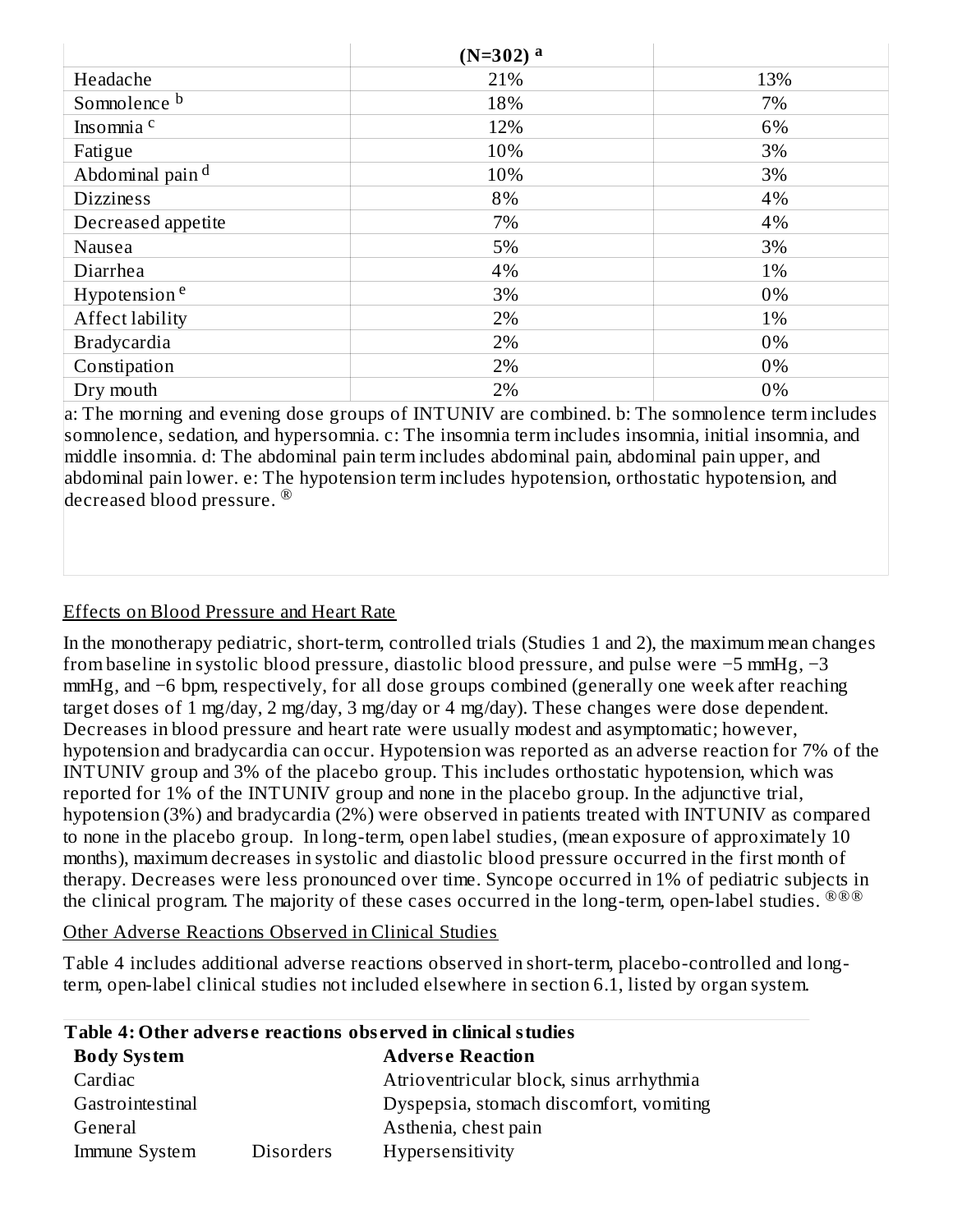| Investigations | Increased alanine amino transferase, increased weight |
|----------------|-------------------------------------------------------|
| Nervous system | Convulsion                                            |
| Psychiatric    | Agitation, anxiety, depression, nightmare             |
| Renal          | Increased urinary frequency, enuresis                 |
| Respiratory    | Asthma                                                |
| Vascular       | Hypertension, pallor                                  |

#### **6.2 Post-marketing Experience**

The following adverse reactions have been identified during post-approval use of guanfacine. Because these reactions are reported voluntarily from a population of uncertain size, it is not always possible to reliably estimate their frequency or establish a causal relationship to drug exposure.

An open-label post-marketing study involving 21,718 patients was conducted to assess the safety of guanfacine (as the hydrochloride) 1 mg/day given at bedtime for 28 days. Guanfacine was administered with or without other antihypertensive agents. Adverse events reported in the post-marketing study at an incidence greater than 1% included dry mouth, dizziness, somnolence, fatigue, headache and nausea. The most commonly reported adverse events in this study were the same as those observed in controlled clinical trials.

Less frequent, possibly guanfacine-related events observed in the post-marketing study and/or reported spontaneously, not included in , include: section 6.1

edema, malaise, tremor *General:*

palpitations, tachycardia *Cardiovascular:*

paresthesias, vertigo *Central Nervous System:*

blurred vision *Eye Disorders:*

arthralgia, leg cramps, leg pain, myalgia *Musculo-Skeletal System:*

confusion, hallucinations *Psychiatric:*

impotence *Reproductive System, Male:*

dyspnea *Respiratory System:*

alopecia, dermatitis, exfoliative dermatitis, pruritus, rash *Skin and Appendages:*

alterations in taste *Special Senses:*

### **7 DRUG INTERACTIONS**

Guanfacine is primarily metabolized by CYP3A4 and its plasma concentrations can be affected significantly by CYP3A4 inhibitors or inducers (Figure 1). Dose adjustments are recommended . Guanfacine does not significantly affect exposures of methylphenidate and lisdexamfetamine when coadministered (Figure 2). Therefore, no dose adjustments in methylphenidate or lisdexamfetamine are necessary. *[] see Dosage and Administration (2.7)*

### **Figure 1:Impact of Other Drugs on the Pharmacokinetics (PK) of Intuniv**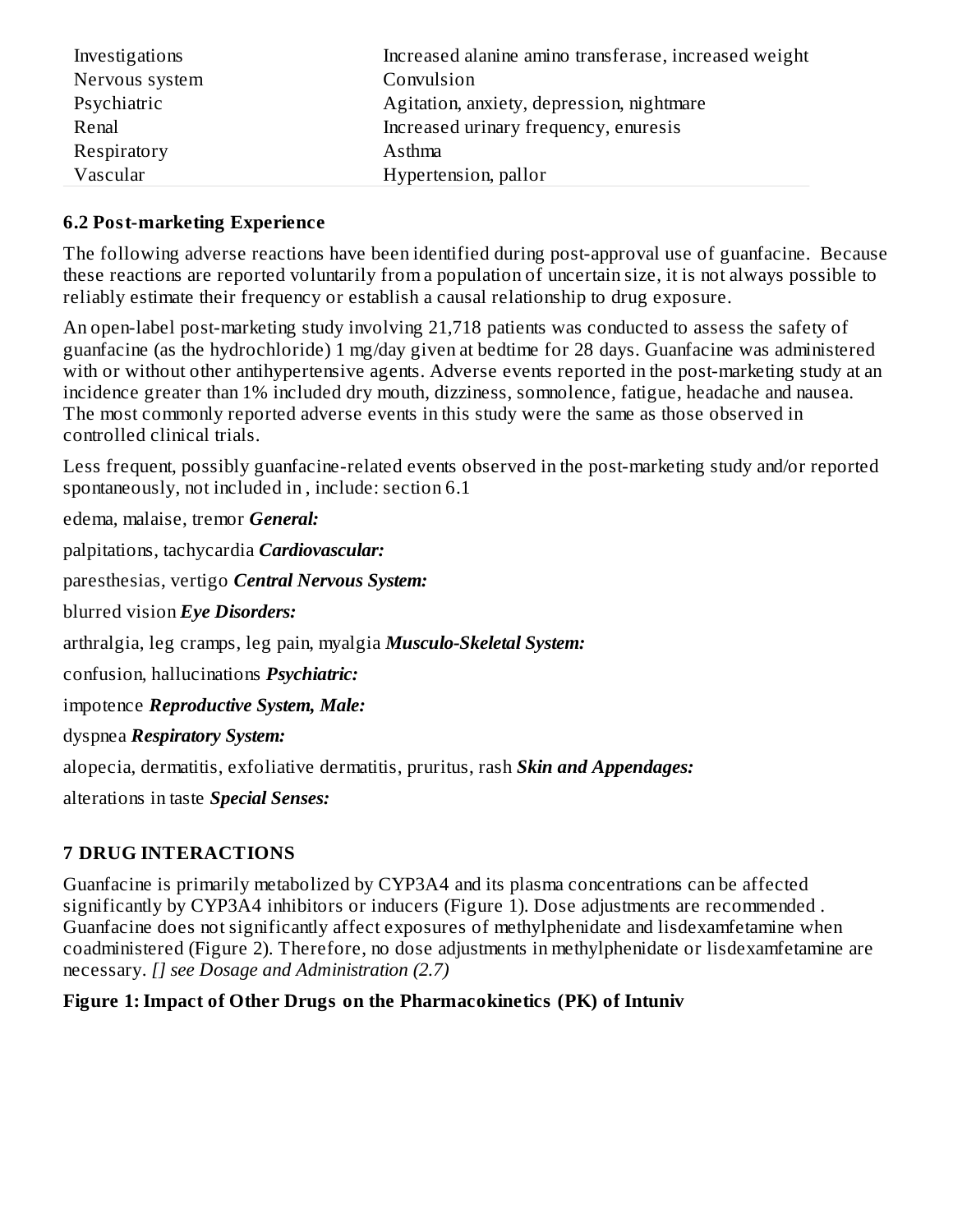

#### **Figure 2:Impact of Intuniv on the Pharmacokinetics (PK) of Other Drugs**



#### **8 USE IN SPECIFIC POPULATIONS**

#### **8.1 Pregnancy**

#### Pregnancy Category B

#### *Risk Summary*

There are no adequate and well-controlled studies of INTUNIV in pregnant women. No fetal harm was observed in rats and rabbits with administration of guanfacine at 6 and 4 times, respectively, the maximum recommended human dose. Because animal studies are not always predictive of human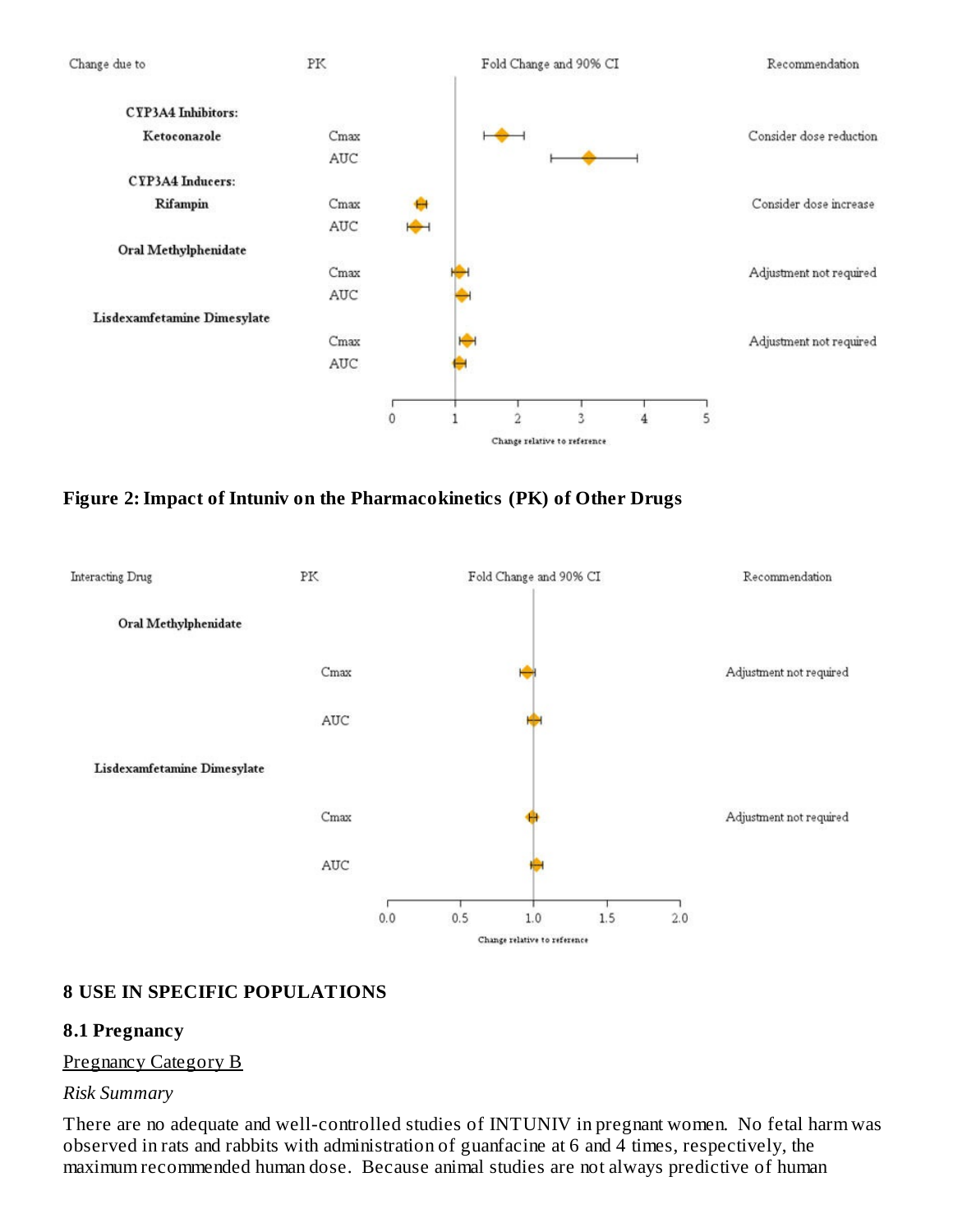response, this drug should be used during pregnancy only if clearly needed.

### *Animal data*

Reproduction studies conducted in rats have shown that guanfacine crosses the placenta. However, administration of guanfacine to rats and rabbits at 6 and 4 times, respectively, the maximum recommended human dose of 4 mg/day on a mg/m basis resulted in no evidence of harm to the fetus. Higher doses (20 times the maximum recommended human dose in both rabbits and rats) were associated with reduced fetal survival and maternal toxicity.<sup>2</sup>

## **8.3 Nursing Mothers**

It is not known whether guanfacine is excreted in human milk; however, guanfacine is excreted in rat milk. Because many drugs are excreted in human milk, caution should be exercised when INTUNIV is administered to a nursing woman. Observe human milk-fed infants for sedation and somnolence.  $^{\circledR}$ 

### **8.4 Pediatric Us e**

Safety and efficacy of INTUNIV in pediatric patients less than 6 years of age have not been established. ®

### *Animal Data*

In studies in juvenile rats, guanfacine alone produced a slight delay in sexual maturation in males and females at 2-3 times the maximum recommended human dose (MRHD). Guanfacine in combination with methylphenidate produced a slight delay in sexual maturation and decreased growth as measured by a decrease in bone length in males at a dose of guanfacine comparable to the MRHD and a dose of methylphenidate approximately 4 times the MRHD.

In a study where juvenile rats were treated with guanfacine alone from 7 to 59 days of age, development was delayed as indicated by a slight delay in sexual maturation and decreased body weight gain in males at 2 mg/kg/day and in females at 3 mg/kg/day. The No Adverse Effect Level (NOAEL) for delayed sexual maturation was 1 mg/kg/day, which is equivalent to the MRHD of 4 mg/day, on a mg/m basis. The effects on fertility were not evaluated in this study.<sup>2</sup>

In a study where juvenile rats were treated with guanfacine in combination with methylphenidate from 7 to 59 days of age, a decrease in ulna bone length and a slight delay in sexual maturation were observed in males given 1 mg/kg/day of guanfacine in combination with 50 mg/kg/day of methylphenidate. The NOAELs for these findings were 0.3 mg/kg of guanfacine in combination with 16 mg/kg/day of methylphenidate, which are equivalent to 0.3 and 1.4 times the MRHD of 4 mg/day and 54 mg/day for guanfacine and methylphenidate, respectively, on a mg/m basis. These findings were not observed with guanfacine alone at  $1 \text{ mg/kg/day}$  or methylphenidate alone at 50 mg/kg/day. <sup>2</sup>

# **8.5 Geriatric Us e**

The safety and efficacy of INTUNIV in geriatric patients have not been established.  $^{\circledR}$ 

# **8.6 Us e in Patients with Renal or Hepatic Impairment**

# **Renal Impairment**

The impact of renal impairment on the pharmacokinetics of guanfacine in children was not assessed. In adult patients with impaired renal function, the cumulative urinary excretion of guanfacine and the renal clearance diminished as renal function decreased. In patients on hemodialysis, the dialysis clearance was about 15% of the total clearance. The low dialysis clearance suggests that the hepatic elimination (metabolism) increases as renal function decreases. It may be necessary to adjust the dose in patients with significant impairment of renal function.

# **Hepatic Impairment**

The impact of hepatic impairment on PK of guanfacine in children was not assessed. Guanfacine in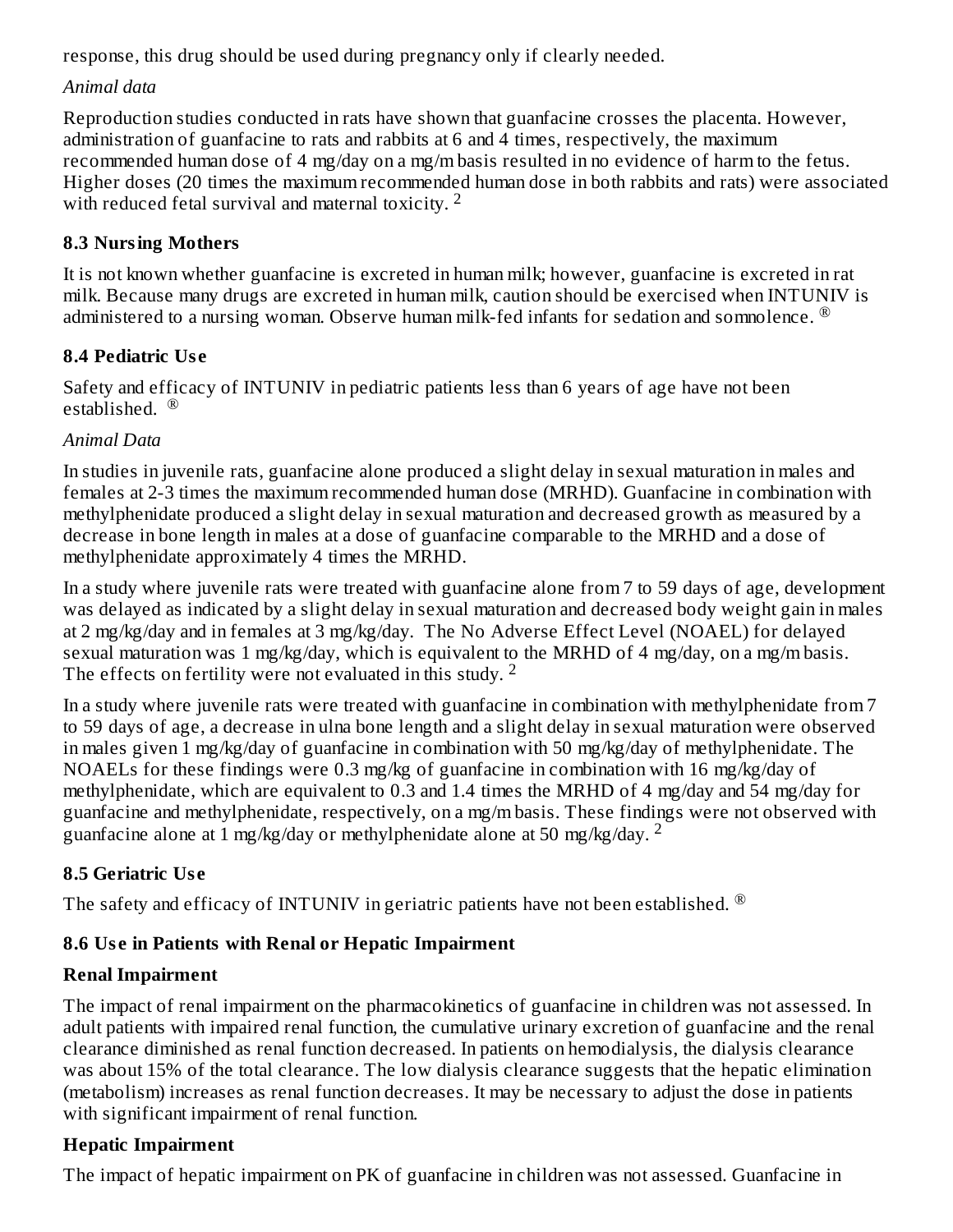adults is cleared both by the liver and the kidney, and approximately 50% of the clearance of guanfacine is hepatic. It may be necessary to adjust the dose in patients with significant impairment of hepatic function.

### **9 DRUG ABUSE AND DEPENDENCE**

## **9.1 Controlled Substance**

INTUNIV is not a controlled substance and has no known potential for abuse or dependence.  $^{\circledR}$ 

## **10 OVERDOSAGE**

### Symptoms

Post-marketing reports of guanfacine overdosage indicate that hypotension, drowsiness, lethargy, and bradycardia have been observed following overdose. Initial hypertension may develop early and may be followed by hypotension. Similar symptoms have been described in voluntary reports to the American Association of Poison Control Center's National Poison Data System. Miosis of the pupils may be noted on examination No fatal overdoses of guanfacine have been reported in published literature. **.**

### Treatment

Consult a Certified Poison Control Center by calling 1-800-222-1222 for up to date guidance and advice.

Management of INTUNIV overdose should include monitoring for and the treatment of initial hypertension, if that occurs, as well as hypotension, bradycardia, lethargy and respiratory depression. Children and adolescents who develop lethargy should be observed for the development of more serious toxicity including coma, bradycardia and hypotension for up to 24 hours, due to the possibility of delayed onset hypotension. ®

# **11 DESCRIPTION**

INTUNIV is a once-daily, extended-release formulation of guanfacine hydrochloride (HCl) in a matrix tablet formulation for oral administration only. The chemical designation is N-amidino-2-(2,6 dichlorophenyl) acetamide monohydrochloride. The molecular formula is C H Cl N O·HCl corresponding to a molecular weight of 282.55. The chemical structure is:  $^{\circledR}$ <sub>9923</sub>



Guanfacine HCl is a white to off-white crystalline powder, sparingly soluble in water (approximately 1 mg/mL) and alcohol and slightly soluble in acetone. The only organic solvent in which it has relatively high solubility is methanol (>30 mg/mL). Each tablet contains guanfacine HCl equivalent to 1 mg, 2 mg, 3 mg, or 4 mg of guanfacine base. The tablets also contain hypromellose, methacrylic acid copolymer, lactose, povidone, crospovidone, microcrystalline cellulose, fumaric acid, and glyceryl behenate. In addition, the 3mg and 4mg tablets also contain green pigment blend PB-1763.

# **12 CLINICAL PHARMACOLOGY**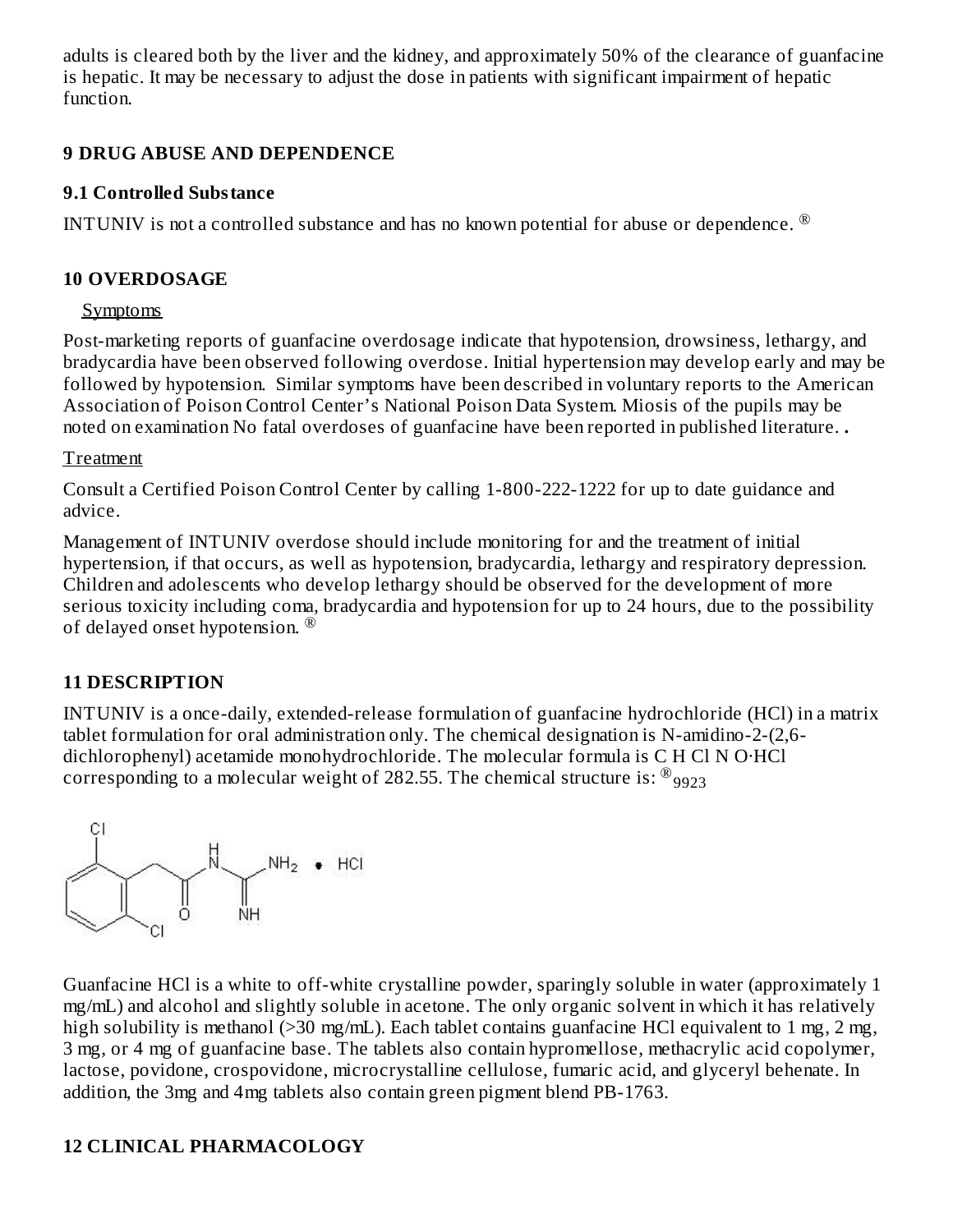#### **12.1 Mechanism of Action**

Guanfacine is a central alpha -adrenergic receptor agonist. Guanfacine is not a central nervous system (CNS) stimulant. The mechanism of action of guanfacine in ADHD is not known.  $_{2A}$ 

#### **12.2 Pharmacodynamics**

Guanfacine is a selective central alpha -adrenergic receptor agonist in that it has a 15-20 times higher affinity for this receptor subtype than for the alpha or alpha subtypes. 2A2B2C

Guanfacine is a known antihypertensive agent. By stimulating central alpha -adrenergic receptors, guanfacine reduces sympathetic nerve impulses from the vasomotor center to the heart and blood vessels. This results in a decrease in peripheral vascular resistance and a reduction in heart rate.  $_{\rm 2A}$ 

#### Effects on Height, Weight, and Body Mass Index (BMI)

Patients taking INTUNIV demonstrated similar growth compared to normative data. Patients taking INTUNIV had a mean increase in weight of 0.5 kg (1 lb) compared to those receiving placebo over a comparative treatment period. Patients receiving INTUNIV for at least 12 months in open-label studies gained an average of 8 kg (17 lbs) in weight and 8 cm (3 in) in height. The height, weight, and BMI percentile remained stable in patients at 12 months in the long-term studies compared to when they began .<br>receiving INTUNIV . ®®®®

#### Effect on ECG

The effect of two dose levels of immediate-release guanfacine (4 mg and 8 mg) on the QT interval was evaluated in a double-blind, randomized, placebo- and active-controlled, cross-over study in healthy adults. A dose-dependent decrease in heart rate was observed during the first 12 hours, at time of maximal concentrations. The mean change in heart rate was -13 bpm at 4 mg and -22 bpm at 8 mg. An apparent increase in mean QTc was observed for both doses. However, guanfacine does not appear to interfere with cardiac repolarization of the form associated with pro-arrhythmic drugs. This finding has no known clinical relevance.

#### **12.3 Pharmacokinetics**

#### Absorption and Distribution

Guanfacine is readily absorbed and approximately 70% bound to plasma proteins independent of drug concentration. After oral administration of INTUNIV the time to peak plasma concentration is approximately 5 hours in children and adolescents with ADHD.  $^{\circledR}$ 

Immediate-release guanfacine and INTUNIV have different pharmacokinetic characteristics; dose substitution on a milligram for milligram basis will result in differences in exposure.  $^\circledR$ 

A comparison across studies suggests that the C is 60% lower and AUC 43% lower, respectively, for INTUNIV compared to immediate-release guanfacine. Therefore, the relative bioavailability of INTUNIV to immediate-release guanfacine is 58%. The mean pharmacokinetic parameters in adults following the administration of INTUNIV 1 mg once daily and immediate-release guanfacine 1mg once daily are summarized in Table 5.  $_{\rm{max0-}\infty}^{\circledR\circledR\circledR}$ 

| <b>Table 5: Pharmacokinetic Parameters in Adults</b> |                                                     |                                                                |  |  |  |  |  |
|------------------------------------------------------|-----------------------------------------------------|----------------------------------------------------------------|--|--|--|--|--|
| <b>Parameter</b>                                     | INTUNIV $\mathbb{R}$<br>1 mg once daily<br>$(n=52)$ | Immediate-release<br>guanfacine<br>1 mg once daily<br>$(n=12)$ |  |  |  |  |  |
| (ng/mL)<br>max                                       | $1.0 \pm 0.3$                                       | $2.5 \pm 0.6$                                                  |  |  |  |  |  |
| $AUC$ (ng.h/mL)<br>$0 - \infty$                      | $32 \pm 9$                                          | $56 \pm 15$                                                    |  |  |  |  |  |
| max                                                  | $6.0(4.0 - 8.0)$                                    | $3.0(1.5-4.0)$                                                 |  |  |  |  |  |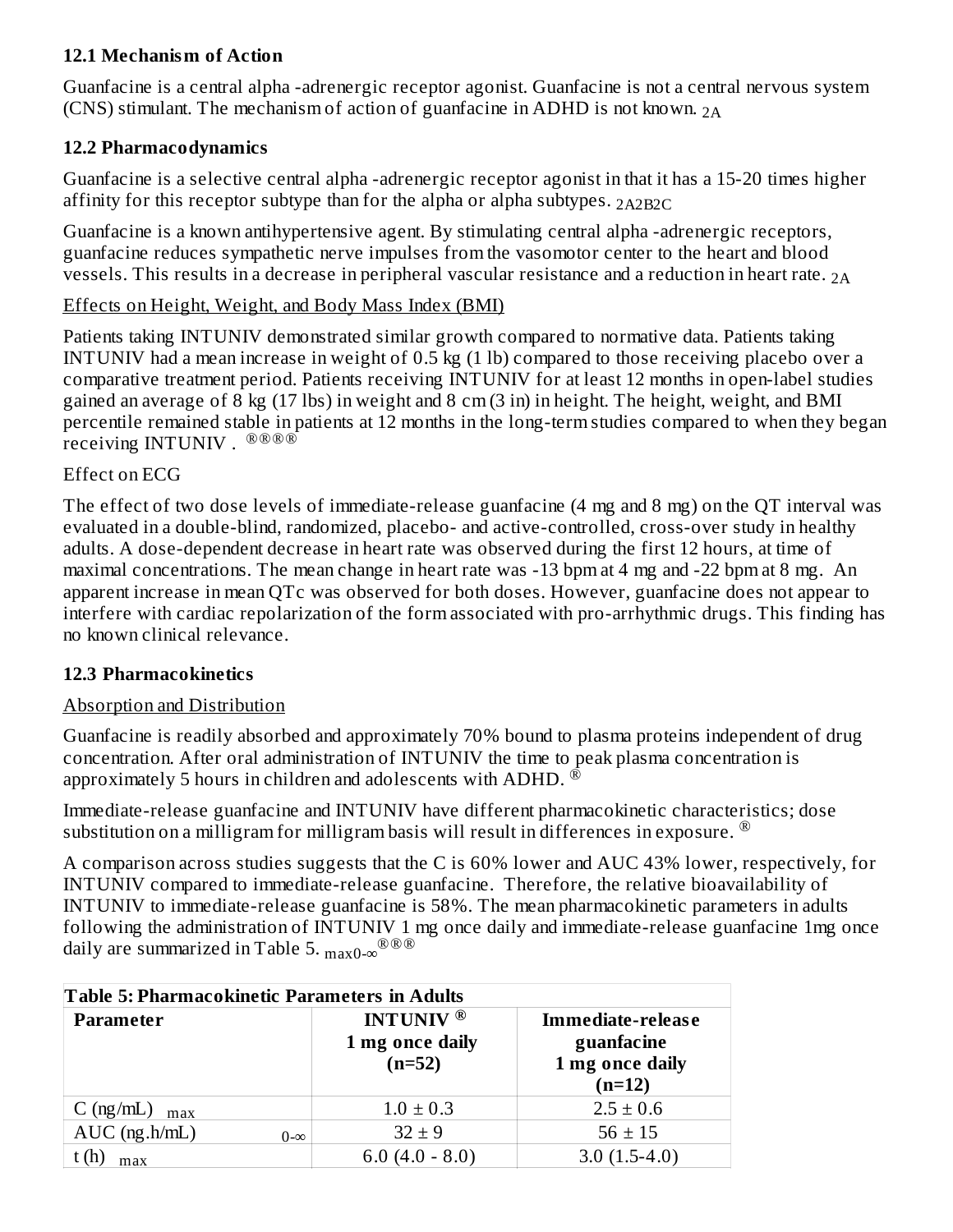Note: Values are mean +/- SD, except for t which is median (range)  $_{\rm max}$ 

Exposure to guanfacine was higher in children (ages 6-12) compared to adolescents (ages 13-17) and adults. After oral administration of multiple doses of INTUNIV 4 mg, the C was 10 ng/mL compared to 7 ng/mL and the AUC was 162 ng h/mL compared to 116 ng h/mL in children (ages 6-12) and adolescents (ages 13-17), respectively. These differences are probably attributable to the lower body weight of children compared to adolescents and adults.  $^{\circledR}$   $_{\rm max}$ 

The pharmacokinetics were affected by intake of food when a single dose of INTUNIV 4 mg was administered with a high-fat breakfast. The mean exposure increased ( $C \sim 75\%$  and AUC  $\sim 40\%$ ) compared to dosing in a fasted state.  $^{\circledR}$ <sub>max</sub>

#### Dose Proportionality

Following administration of INTUNIV in single doses of 1 mg, 2 mg, 3 mg, and 4 mg to adults, C and AUC of guanfacine were proportional to dose.  $^{\circledR}$ <sub>max0-∞</sub>

#### Metabolism and Elimination

In vitro studies with human liver microsomes and recombinant CYP's demonstrated that guanfacine was primarily metabolized by CYP3A4. In pooled human hepatic microsomes, guanfacine did not inhibit the activities of the major cytochrome P450 isoenzymes (CYP1A2, CYP2C8, CYP2C9, CYP2C19, CYP2D6 or CYP3A4/5). Guanfacine is a substrate of CYP3A4/5 and exposure is affected by CYP3A4/5 inducers/inhibitors.

#### Renal and Hepatic Impairment

The impact of renal impairment on PK of guanfacine in children was not assessed . *[] see Use in Specific Populations (8.6)*

#### **13 NONCLINICAL TOXICOLOGY**

#### **13.1 Carcinogenesis, Mutagenesis, Impairment of Fertility**

Carcinogenesis No carcinogenic effect of guanfacine was observed in studies of 78 weeks in mice or 102 weeks in rats at doses up to 6-7 times the maximum recommended human dose of 4 mg/day on a mg/ m basis.

2

Mutagenesis Guanfacine was not genotoxic in a variety of test models, including the Ames test and an chromosomal aberration test; however, a marginal increase in numerical aberrations (polyploidy) was observed in the latter study.

*in vitro*

Impairment of Fertility No adverse effects were observed in fertility studies in male and female rats at doses up to 30 times the maximum recommended human dose on a mg/ m basis. 2

### **14 CLINICAL STUDIES**

#### **14.1 Safety and Efficacy Studies**

The efficacy of INTUNIV in the treatment of ADHD was established in 3 placebo-controlled monotherapy trials (Studies 1, 2, and 4) and in 1 placebo-controlled adjunctive trial with psychostimulants (Study 3) in pediatric population. Studies 1, 2, and 3 were conducted in children and adolescents ages 6-17 and Study 4 was conducted in children ages 6-12 years.  $^{\circledR}$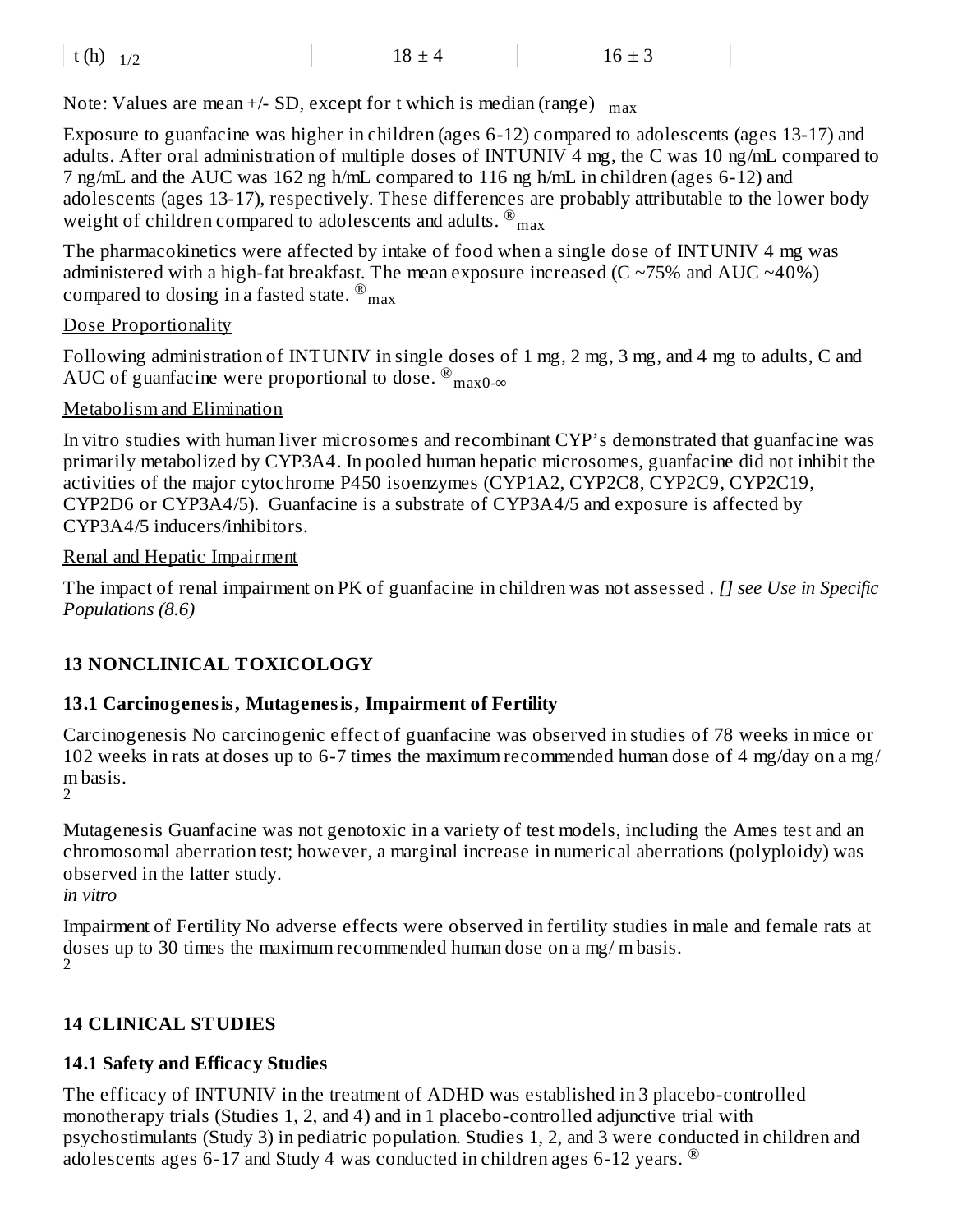#### Studies 1 and 2: Fixed-dose INTUNIV Monotherapy ®

Study 1 was a double-blind, placebo-controlled, parallel-group, fixed dose study, in which efficacy of once daily dosing with INTUNIV (2 mg, 3 mg and 4 mg) was evaluated for 5 weeks (n=345). Study 2 was a double-blind, placebo-controlled, parallel-group, fixed-dose study, in which efficacy of once daily dosing with INTUNIV (1 mg, 2 mg, 3 mg and 4 mg) was evaluated for 6 weeks (n=324). In both studies, randomized subjects in 2 mg, 3 mg and 4 mg dose groups were titrated to their target fixed dose, and continued on the same dose until a dose tapering phase started The lowest dose of 1 mg used in Study 2 was assigned only to patients less than 50 kg (110 lbs). Patients who weighed less than 25 kg (55 lbs) were not included in either study.  $^{\circledR}$ 

Signs and symptoms of ADHD were evaluated on a once weekly basis using the clinician administered and scored ADHD Rating Scale (ADHD-RS-IV), which includes both hyperactive/impulsive and inattentive subscales. The primary efficacy outcome was the change from baseline to endpoint in ADHD-RS-IV total scores. Endpoint was defined as the last post-randomization treatment week for which a valid score was obtained prior to dose tapering (up to Week 5 in Study 1 and up to Week 6 in Study 2).

The mean reductions in ADHD-RS-IV total scores at endpoint were statistically significantly greater for INTUNIV compared to placebo for Studies 1 and 2. Placebo-adjusted changes from baseline were statistically significant for each of the 2 mg, 3 mg, and 4 mg INTUNIV randomized treatment groups in both studies, as well as the 1 mg INTUNIV treatment group (for patients 55-110 lbs) that was included only in Study 2 (see Table 6).  $^{\mathfrak{so}_\circledR\otimes}$ 

Dose-responsive efficacy was evident, particularly when data were examined on a weight-adjusted (mg/kg) basis. When evaluated over the dose range of 0.01-0.17 mg/kg/day, clinically relevant improvements were observed beginning at doses in the range 0.05-0.08 mg/kg/day. Doses up to 0.12 mg/kg/day were shown to provide additional benefit.

Controlled, monotherapy long-term efficacy studies (>9 weeks) have not been conducted.

In the monotherapy trials (Studies 1 and 2), subgroup analyses were performed to identify any differences in response based on gender or age (6-12 vs. 13-17). Analyses of the primary outcome did not suggest any differential responsiveness on the basis of gender. Analyses by age revealed a statistically significant treatment effect only in the 6-12 age subgroup. Due to the relatively small proportion of adolescent patients (ages 13-17) enrolled into these studies (approximately 25%), these data may not be sufficient to demonstrate efficacy in the adolescent patients. In these studies, patients were randomized to a fixed dose of INTUNIV rather than optimized by body weight. Therefore, some adolescent patients were randomized to a dose that might have resulted in relatively lower plasma guanfacine concentrations compared to the younger patients. Over half (55%) of the adolescent patients received doses of 0.01-0.04mg/kg. In studies in which systematic pharmacokinetic data were obtained, there was a strong inverse correlation between body weight and plasma guanfacine concentrations. ®

| <b>Study</b>   | <b>Primary Efficacy</b>                       |                | <b>Treatment Group</b>                  |                             |                                     |                               |
|----------------|-----------------------------------------------|----------------|-----------------------------------------|-----------------------------|-------------------------------------|-------------------------------|
| (Age<br>Range) | Measure                                       | <b>Placebo</b> | Intuniv <sup>®</sup><br>1 <sub>mg</sub> | Intuniv <sup>®</sup><br>2mg | Intuniv <sup>®</sup><br>3mg         | Intuniv $^{\circledR}$<br>4mg |
|                | Mean Baseline (SD)                            | 38.1<br>(9.34) | $ -$                                    |                             | 36.1 (9.99) 36.8 (8.72) 38.4 (9.21) |                               |
| years)         | LS Mean Change from<br>$(6-17)$ Baseline (SE) | $-8.5$         |                                         | 1 $\Gamma$ $(1.27)$         | 1 <i>C</i> $\Lambda$ (1 20)         | 10 F $(1.20)$                 |

#### **Table 6: Fixed dos e Studies**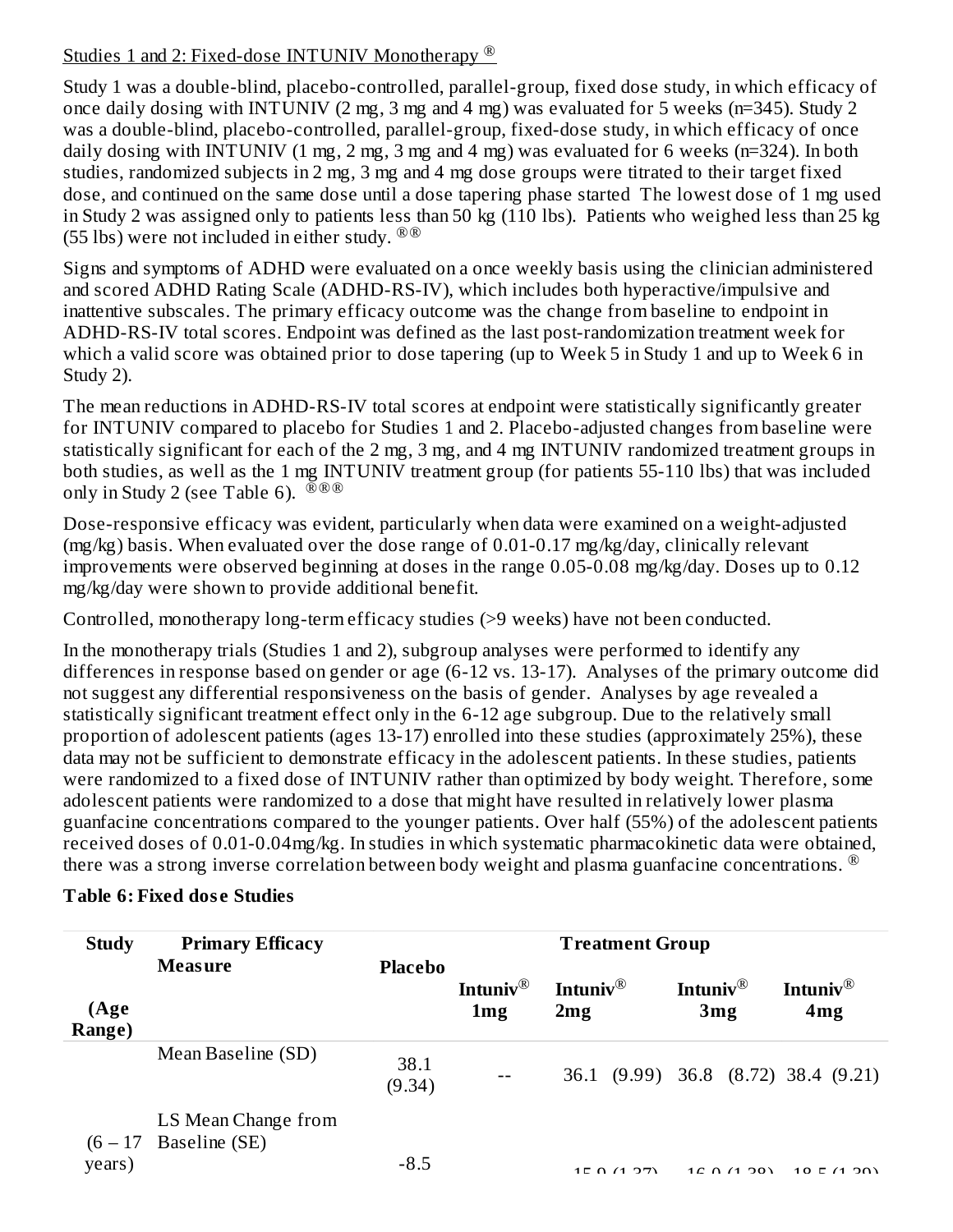| (1.42) | $- -$ | (1.37) 5.01 - (1.30) 10.01 - (1.61) 5.51 - |  |
|--------|-------|--------------------------------------------|--|
|        |       |                                            |  |

|                                        | LS Mean Difference from<br>Placebo (95% CI) |                   |                   |                                                                                                                          | 3.5) <sup>a</sup> 3.6) <sup>a</sup> -6.1) <sup>a</sup> | $-7.4$ ( $-11.3$ , $-7.5$ ( $-11.4$ , $-10.0$ ( $-13.9$ ), |
|----------------------------------------|---------------------------------------------|-------------------|-------------------|--------------------------------------------------------------------------------------------------------------------------|--------------------------------------------------------|------------------------------------------------------------|
|                                        | Mean Baseline (SD)                          | 39.3<br>(8.85)    | 41.7<br>(7.81)    | 39.9 (8.74)                                                                                                              | 39.1<br>(9.22)                                         | 40.6<br>(8.57)                                             |
| $(6 - 17)$<br>years)<br>$\overline{2}$ | LS Mean Change from<br>Baseline (SE)        | $-12.7$<br>(1.60) | $-19.4$<br>(1.69) | $-18.1$ $(1.60)$ $-20.0$ $(1.64)$ $-20.6$ $(1.60)$                                                                       |                                                        |                                                            |
|                                        | LS Mean Difference from<br>Placebo (95% CI) |                   |                   | $-6.8$ ( $-11.3$ , $-5.4$ ( $-9.9$ , $-7.3$ ( $-11.8$ , $-7.9$ ( $-12.3$ )<br>$-2.2$ ) a $0.9$ ) a $-2.8$ ) a $-3.4$ ) a |                                                        |                                                            |

LS Mean: least-square mean; SD: standard deviation; SE: standard error; 95% CI (unadjusted) Doses were shown to be statistically significantly superior to placebo.

a

#### Study 3: Flexible-dose INTUNIV as Adjunctive Therapy to Psychostimulants <sup>®</sup>

Study 3 was a double-blind, randomized, placebo-controlled, dose-optimization study, in which efficacy of once daily optimized dosing (morning or evening) with INTUNIV (1mg, 2mg, 3mg and 4mg), when co-administered with psychostimulants, was evaluated for 8 weeks, in children and adolescents aged 6- 17 years with a diagnosis of ADHD, with a sub-optimal response to stimulants (n=455). Subjects were started at the 1 mg INTUNIV dose level and were titrated weekly over a 5-week dose-optimization period to an optimal INTUNIV dose not to exceed 4 mg/day based on tolerability and clinical response. The dose was then maintained for a 3-week dose maintenance period before entry to 1 week of dose tapering. Subjects took INTUNIV either in the morning or the evening while maintaining their current dose of psychostimulant treatment given each morning. Allowable psychostimulants in the study were ADDERALL XR , VYVANSE , CONCERTA , FOCALIN XR , RITALIN LA , METADATE CD or FDA-approved generic equivalents. ®®®®®®®®®®

Symptoms of ADHD were evaluated on a weekly basis by clinicians using the ADHD Rating Scale (ADHD-RS-IV), which includes both hyperactive/impulsive and inattentive subscales. The primary efficacy outcome was the change from baseline to endpoint in ADHD-RS-IV total scores. Endpoint was defined as the last post-randomization treatment week prior to dose tapering for which a valid score was obtained (up to Week 8).

Mean reductions in ADHD-RS-IV total scores at endpoint were statistically significantly greater for INTUNIV given in combination with a psychostimulant compared to placebo given with a psychostimulant for Study 3, for both morning and evening INTUNIV dosing (see Table 7). Nearly twothirds (64.2%) of subjects reached optimal doses in the 0.05-0.12 mg/kg/day range.  $^{\circledR\circledR}$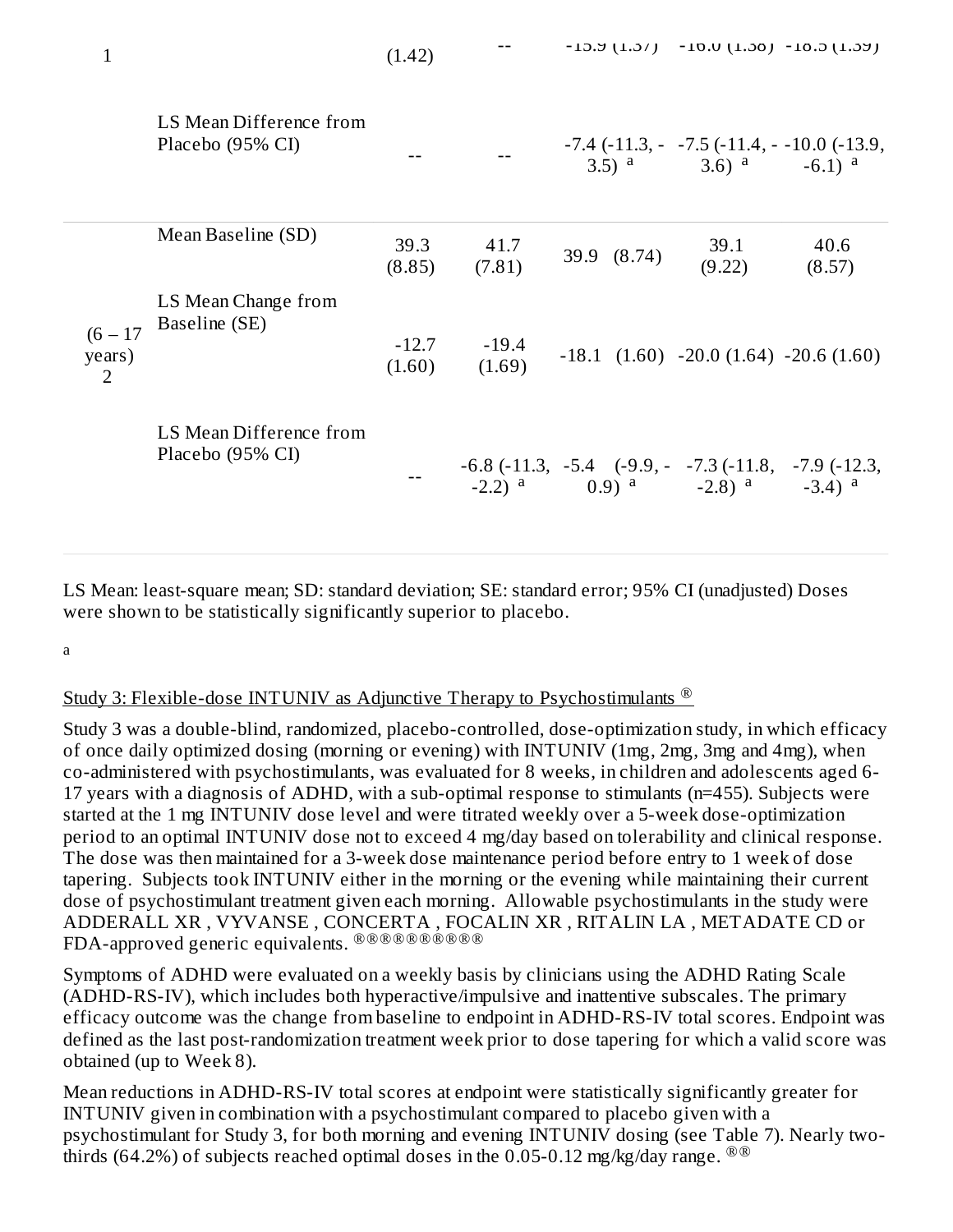#### Study 4: Flexible-dose INTUNIV Monotherapy<sup>®</sup>

Study 4 was a double-blind, randomized, placebo-controlled, dose-optimization study, in which efficacy of once daily dosing (morning or evening) with INTUNIV (1mg, 2mg, 3mg, and 4mg) was evaluated for 8 weeks in children aged 6-12 years (n=340).  $^{\circledR}$ 

Signs and symptoms of ADHD were evaluated on a once weekly basis using the clinician administered and scored ADHD Rating Scale (ADHD-RS-IV), which includes both hyperactive/impulsive and inattentive subscales. The primary efficacy outcome was the change from baseline score at endpoint on the ADHD-RS-IV total scores. Endpoint was defined as the last post-randomization treatment week for which a valid score was obtained prior to dose tapering (up to Week 8).

Mean reductions in ADHD-RS-IV total scores at endpoint were statistically significantly greater for INTUNIV compared to placebo in both AM and PM dosing groups of INTUNIV (see Table 7).  $^{\circledR\circledR}$ 

| <b>Study (Age</b><br>Range)                |                                             |                |                                                                                 | <b>Treatment Group</b>     |
|--------------------------------------------|---------------------------------------------|----------------|---------------------------------------------------------------------------------|----------------------------|
|                                            |                                             | <b>Placebo</b> | 4 <sub>mg</sub>                                                                 | Intuniv <sup>®</sup> 1mg – |
|                                            |                                             |                | AM                                                                              | <b>PM</b>                  |
|                                            | Mean Baseline (SD)                          | 37.7(7.75)     | 37.6(8.13)                                                                      | 37.0 (7.65)                |
| $(6 - 17 \text{ years})$<br>3 <sup>a</sup> | LS Mean Change from Baseline<br>(SE)        | $-15.9(0.96)$  | $-20.3(0.97)$                                                                   | $-21.2(0.97)$              |
|                                            | LS Mean Difference from<br>Placebo (95% CI) |                | $-4.5$ ( $-7.5$ , $-1.4$ ) <sup>b</sup> $-5.3$ ( $-8.3$ , $-2.3$ ) <sup>b</sup> |                            |
|                                            | Mean Baseline (SD)                          | 42.9 (6.21)    | 41.7(6.39)                                                                      | 41.6(6.66)                 |
| $(6 - 12 \text{ years})$<br>4              | LS Mean Change from Baseline<br>(SE)        | $-10.6(1.20)$  | $-20.0(1.23)$                                                                   | $-20.4(1.19)$              |
|                                            | LS Mean Difference from<br>Placebo (95% CI) |                | $-9.4$ ( $-12.8$ , $-6.0$ ) $-9.8$ ( $-13.1$ , $-6.4$ )                         |                            |

#### **Table 7: Flexible-Dos e studies**

LS Mean: least-square mean; SD: standard deviation; SE: standard error; 95% CI (unadjusted) Treatment was given in combination with a psychostimulant. Doses were shown to be statistically significantly superior to placebo.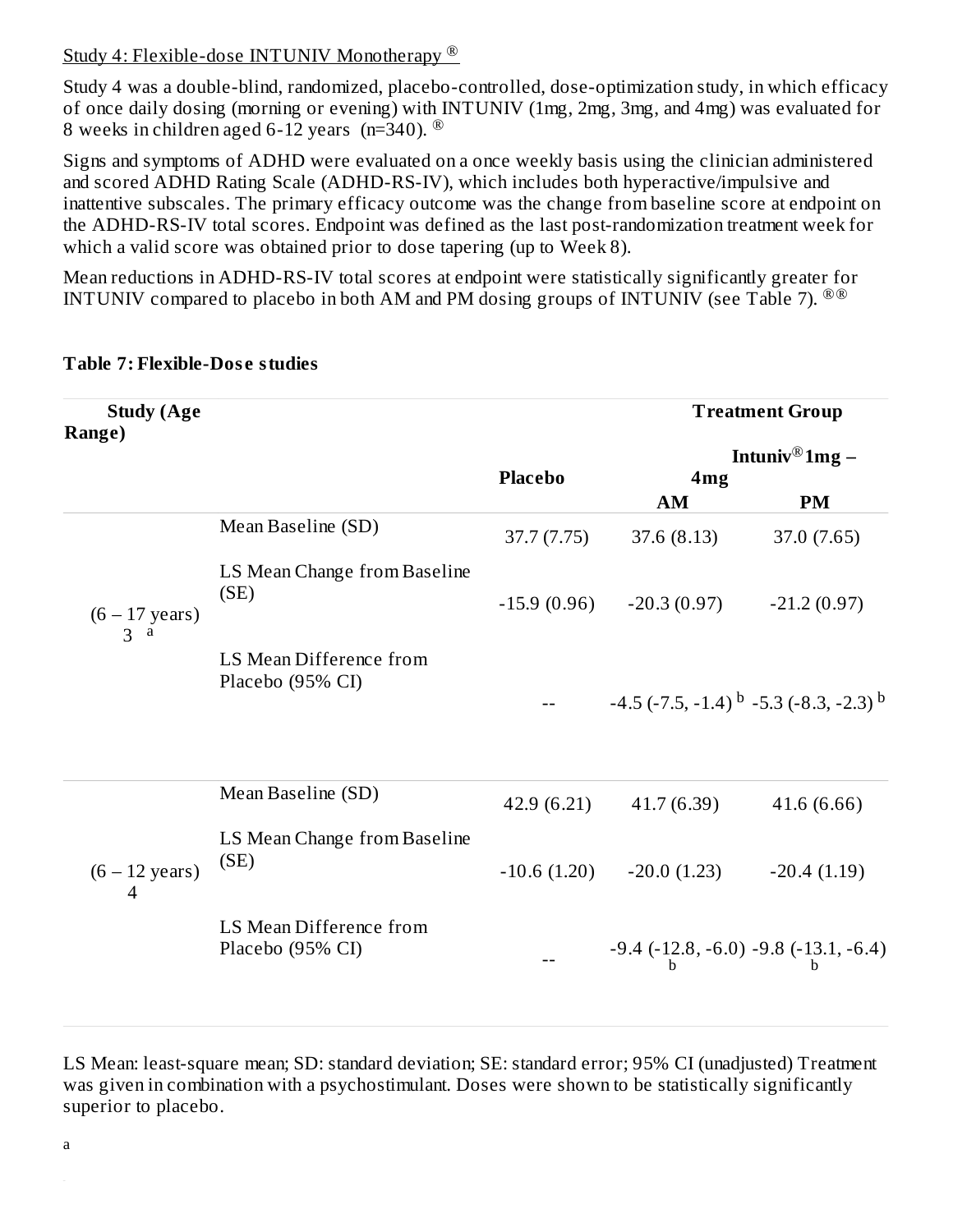### **16 HOW SUPPLIED/STORAGE AND HANDLING**

NDC:64725-0515-1 in a CONTAINER of 30 TABLET, EXTENDED RELEASES

## **17 PATIENT COUNSELING INFORMATION**

#### See FDA-approved patient labeling **(Patient Information)**

#### Dosing and Administration

Instruct patients to swallow INTUNIV whole with water, milk or other liquid. Patients should not take INTUNIV together with a high-fat meal, since this can raise blood levels of INTUNIV . Instruct the parent or caregiver to supervise the child or adolescent taking INTUNIV and to keep the bottle of tablets out of reach of children. <sup>®</sup>Tablets should not be crushed, chewed or broken prior to administration because this may increase the rate of release of the active drug *.* ®®®

Instruct patients on how to properly taper the medication, if the physician decides to discontinue treatment. *[ ]. see Dosage and Administration (2.5)*

#### Adverse Reactions

Advise patients that sedation can occur, particularly early in treatment or with dose increases. Caution against operating heavy equipment or driving until they know how they respond to treatment with INTUNIV Headache and abdominal pain can also occur. If any of these symptoms persist, or other symptoms occur, the patient should be advised to discuss the symptoms with the physician. *[ ]. see* ® *Warnings and Precautions (5.2)*

Advise patients to avoid becoming dehydrated or overheated, which may potentially increase the risks of hypotension and syncope Advise patients to avoid use with alcohol. *[ ]. see Warnings and Precautions (5.1)*

#### **Patient Information INTUNIV (**

#### **in-TOO-niv) ®**

#### **(guanfacine)**

#### **Extended-Releas e Tablets**

Read the Patient Information that comes with INTUNIV before you start taking it and each time you get a refill. There may be new information. **This leaflet does not take the place of talking with your** ® **doctor about your medical condition or your treatment.**

#### **What is INTUNIV ? ®**

INTUNIV is a prescription medicine used to treat the symptoms of attention deficit/hyperactivity disorder (ADHD). ®

INTUNIV is not a central nervous system (CNS) stimulant.  $^{\circledR}$ 

### **What should I tell my doctor before taking INTUNIV ? ®**

#### **Before you take INTUNIV , tell your doctor if you: ®**

- have heart problems or a low heart rate
- have fainted
- have low blood pressure
- have liver or kidney problems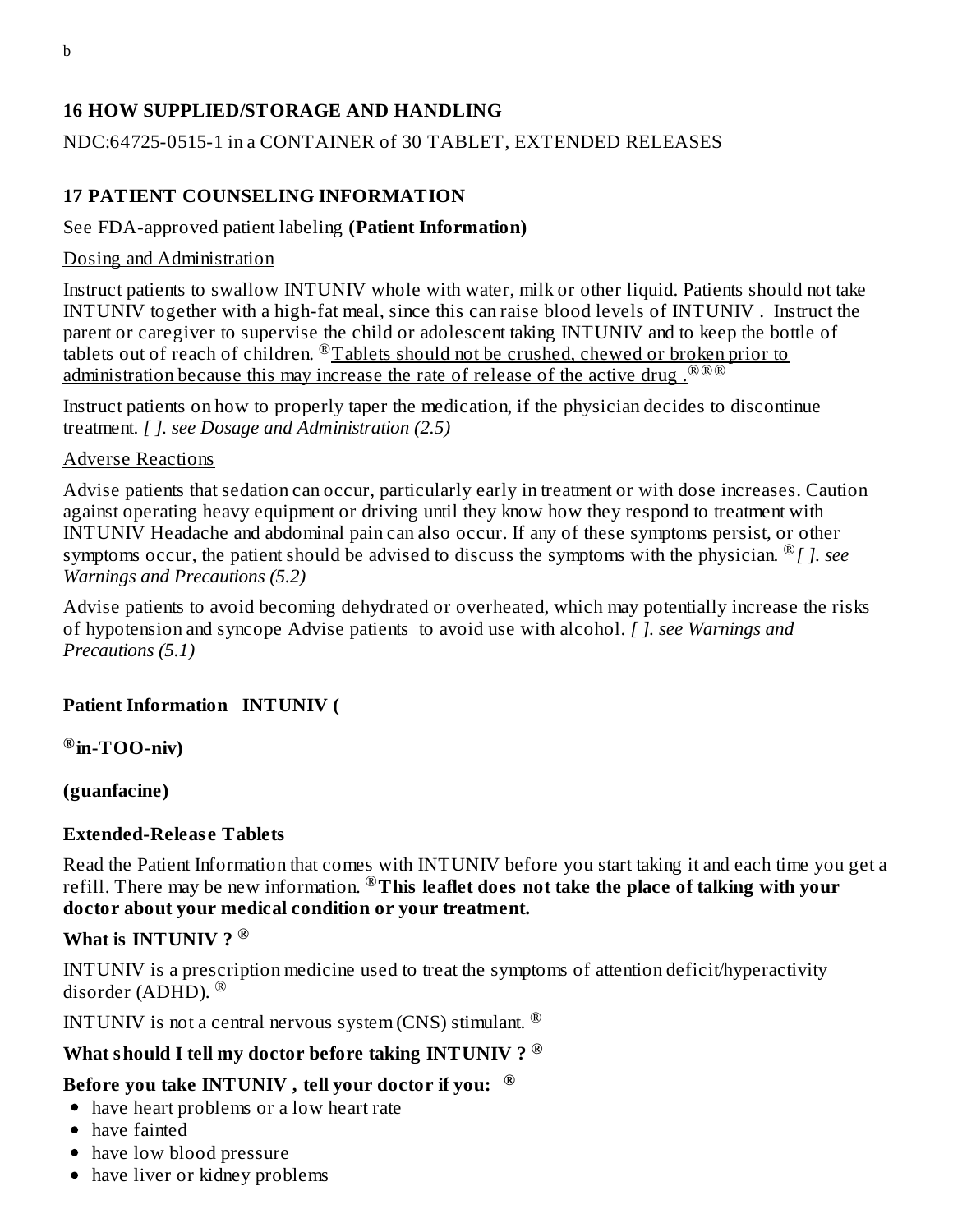- have any other medical conditions
- are pregnant or plan to become pregnant. It is not known if INTUNIV will harm your unborn baby. Talk to your doctor if you are pregnant or plan to become pregnant. ®
- are breast-feeding or plan to breast-feed. It is not known if INTUNIV passes into your breast milk. Talk to your doctor about the best way to feed your baby while taking INTUNIV .  $^{\circledR\otimes}$

Tell your doctor about all of the medicines you take, including prescription and non-prescription medicines, vitamins, and herbal supplements.

INTUNIV may affect the way other medicines work, and other medicines may affect how INTUNIV works. ®®

Especially tell your doctor if you take:

- ketoconazole
- medicines that can affect enzyme metabolism
- high blood pressure medicine
- sedatives
- benzodiazepines
- barbiturates
- antipsychotics

Ask your doctor or pharmacist for a list of these medicines, if you are not sure.

Know the medicines you take. Keep a list of them and show it to your doctor and pharmacist when you get a new medicine.

#### **How should I take INTUNIV ? ®**

- Take INTUNIV exactly as your doctor tells you.  $^\circledR$
- Your doctor may change your dose. Do not change your dose of INTUNIV without talking to your doctor. ®
- Do not stop taking INTUNIV without talking to your doctor.  $^{\circledR}$
- INTUNIV should be taken 1 time a day in the morning or in the evening, either alone or in combination with an ADHD stimulant medication that your doctor may prescribe. Your doctor will tell you when to take INTUNIV and when to take your ADHD stimulant medication. ®®
- INTUNIV should be swallowed whole with a small amount of water, milk, or other liquid.  $^{\circledR}$
- Do not crush, chew, or break INTUNIV. Tell your doctor if you can not swallow INTUNIV whole. ®®
- Do not take INTUNIV with a high-fat meal.  $^{\circledR}$
- Your doctor will check your blood pressure and heart rate while you take INTUNIV .  $^{\circledR}$
- If you take too much INTUNIV , call your local Poison Control Center or go to the nearest emergency room right away. <sup>®</sup>

# **What should I avoid while taking INTUNIV ? ®**

- Do not drive, operate heavy machinery, or do other dangerous activities until you know how INTUNIV affects you. INTUNIV can slow your thinking and motor skills.  $^{\circledR}$
- Do not drink alcohol or take other medicines that make you sleepy or dizzy while taking INTUNIV until you talk with your doctor. INTUNIV taken with alcohol or medicines that cause sleepiness or dizziness may make your sleepiness or dizziness worse. ®®

### **What are the possible side effects of INTUNIV ? ®**

# **INTUNIV may caus e s erious side effects including: ®**

- low blood pressure
- low heart rate
- fainting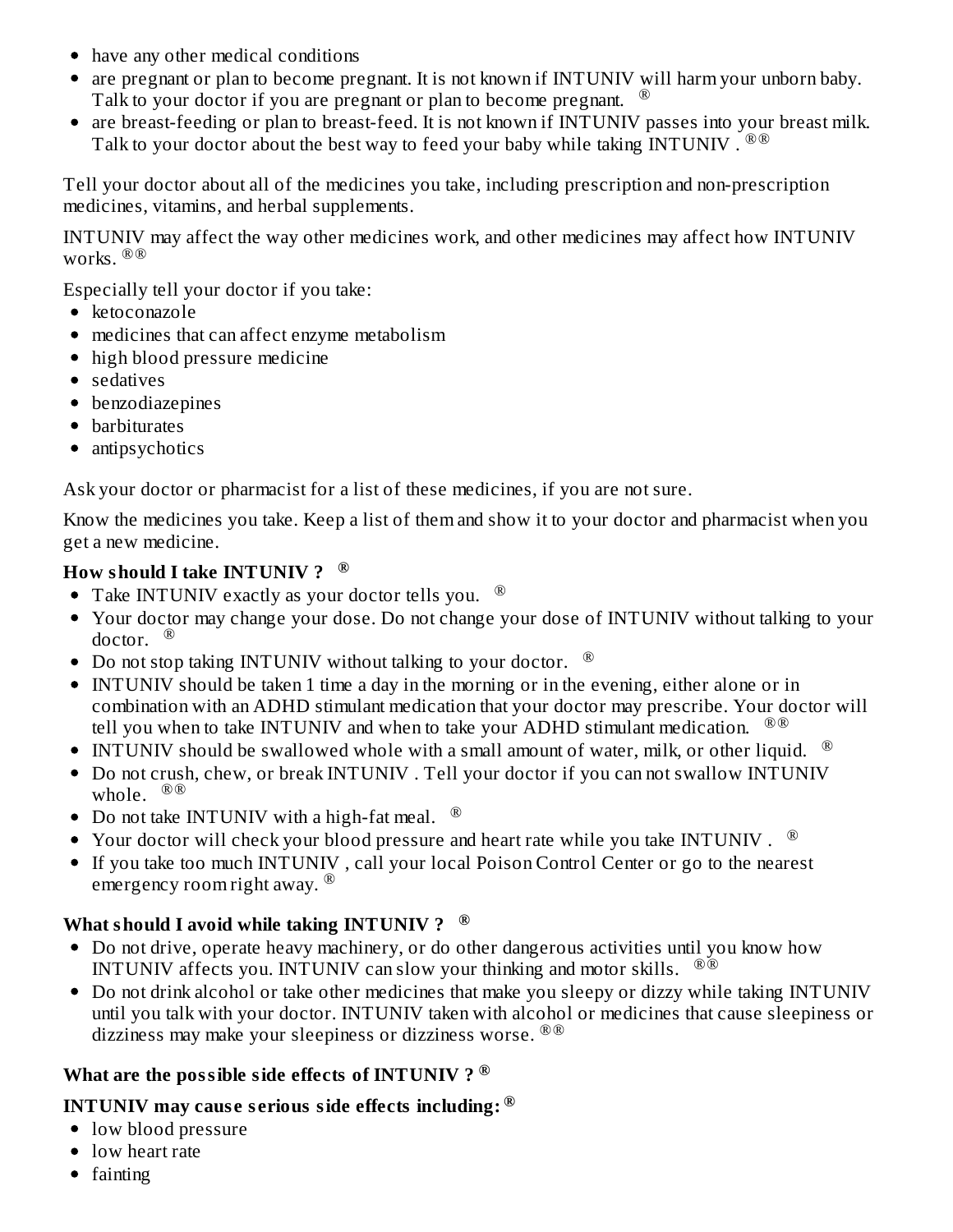• sleepiness

Get medical help right away, if you have any of the symptoms listed above.

### **The most common side effects of INTUNIV include: ®**

- sleepiness
- tiredness
- trouble sleeping
- low blood pressure
- nausea
- stomach pain
- dizziness

Tell the doctor if you have any side effect that bothers you or that does not go away.

These are not all the possible side effects of INTUNIV . For more information, ask your doctor or pharmacist. ®

Call your doctor for medical advice about side effects. You may report side effects to FDA at 1-800- FDA-1088.

### **How should I store INTUNIV ? ®**

Store INTUNIV between 59 F to 86 F (15 C to 30 C)  $^{\circledR\,0000}$ 

# **Keep INTUNIV and all medicines out of the reach of children. ®**

### **General Information about INTUNIV ®**

Medicines are sometimes prescribed for purposes other than those listed in a Patient Information Leaflet. Do not use INTUNIV for a condition for which it was not prescribed. Do not give INTUNIV to other people, even if they have the same symptoms that you have. It may harm them.  $^{\mathfrak{\bar{B}}\circledR}$ 

This leaflet summarizes the most important information about INTUNIV . If you would like more information, talk with your doctor. You can ask your pharmacist or doctor for information about INTUNIV that is written for health professionals. For more information, go to  $^{\circledR\otimes\bullet}$ 

### **www.INTUNIV.comor call 1-800-828-2088.**

### **What are the ingredients in INTUNIV ? ®**

guanfacine hydrochloride **Active ingredient:**

hypromellose, methacrylic acid copolymer, lactose, povidone, crospovidone, microcrystalline cellulose, fumaric acid, and glycerol behenate. In addition, the 3mg and 4mg tablets also contain green pigment blend PB-1763. **Inactive ingredients:**

Manufactured for Shire US Inc., Wayne, PA 19087. INTUNIV is a registered trademark of Shire LLC. ©2013 Shire US Inc. This product is covered by US patents including 6,287,599; 6,811,794. Version: 08 2013 ®

### **INTUNIV (GUANFACINE) TABLET, EXTENDED RELEASE INTUNIV (GUANFACINE) KIT**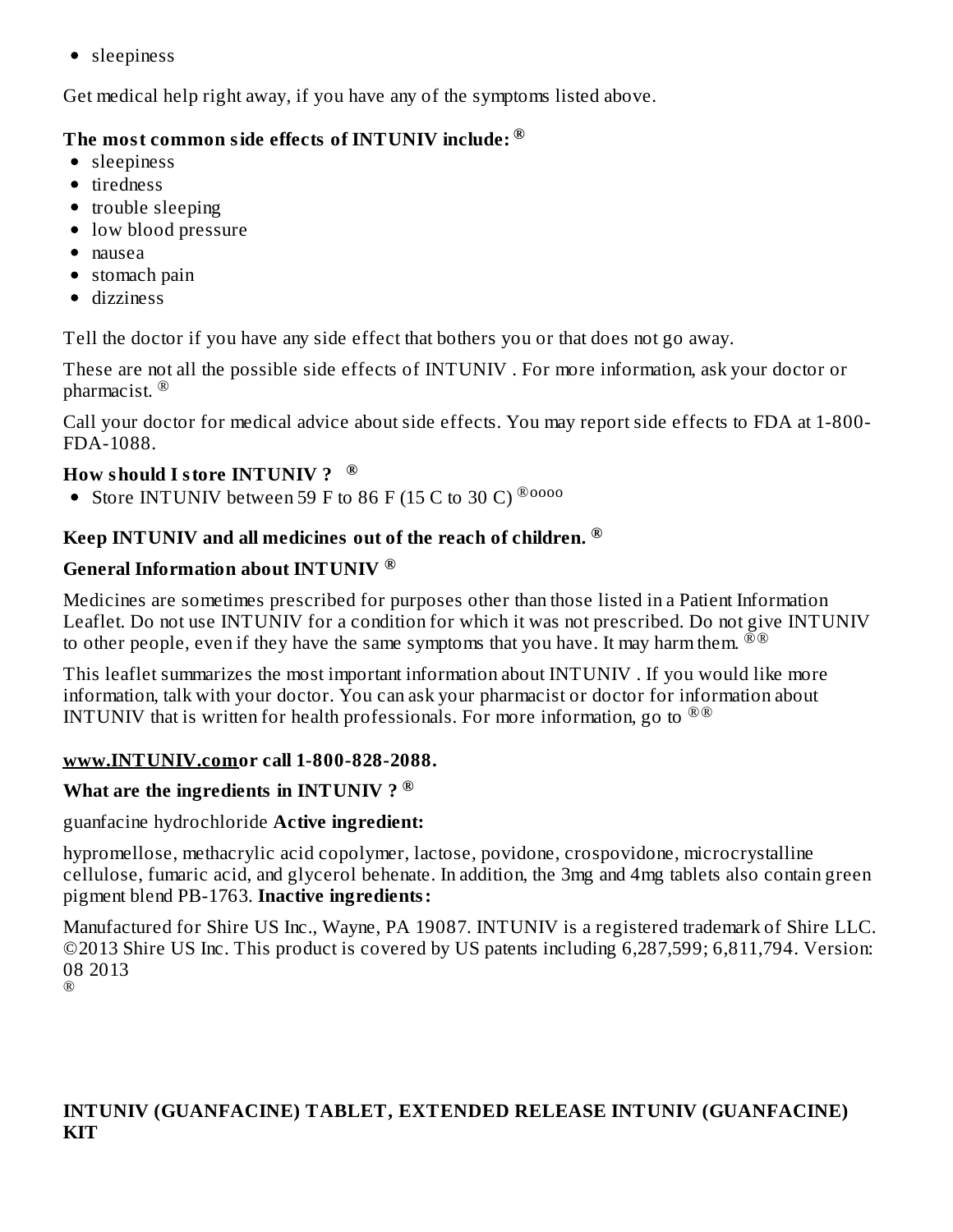

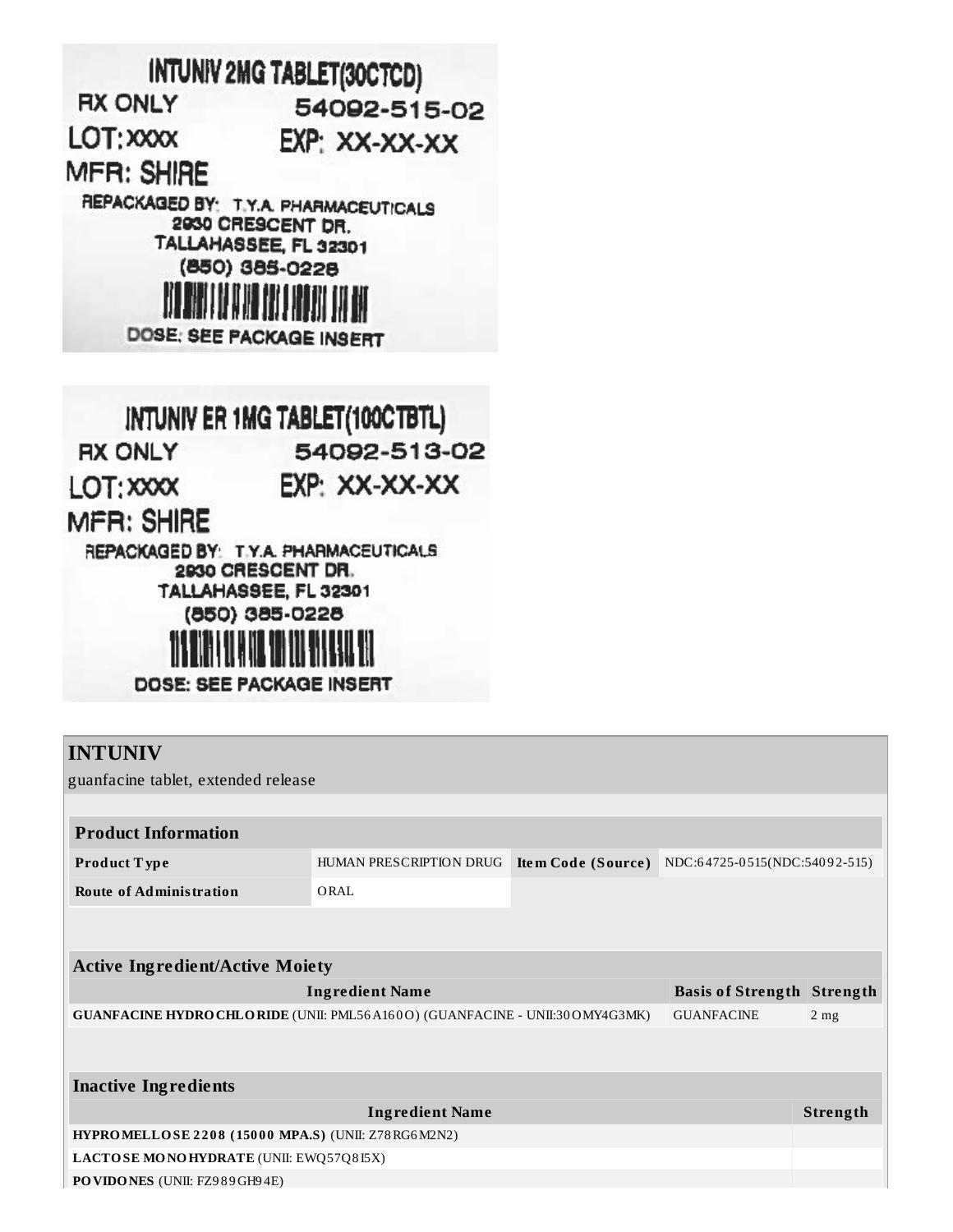| CROSPOVIDONE (UNII: 68401960MK)                                           |                                                                                |                            |                             |                           |  |                                                  |  |
|---------------------------------------------------------------------------|--------------------------------------------------------------------------------|----------------------------|-----------------------------|---------------------------|--|--------------------------------------------------|--|
| METHACRYLIC ACID - METHYL METHACRYLATE COPOLYMER (1:1) (UNII: 74G4R6TH13) |                                                                                |                            |                             |                           |  |                                                  |  |
| CELLULOSE, MICRO CRYSTALLINE (UNII: OP1R32D61U)                           |                                                                                |                            |                             |                           |  |                                                  |  |
| <b>GLYCERYL DIBEHENATE</b> (UNII: R8WTH25YS2)                             |                                                                                |                            |                             |                           |  |                                                  |  |
| FUMARIC ACID (UNII: 88XHZ13131)                                           |                                                                                |                            |                             |                           |  |                                                  |  |
|                                                                           |                                                                                |                            |                             |                           |  |                                                  |  |
| <b>Product Characteristics</b>                                            |                                                                                |                            |                             |                           |  |                                                  |  |
| Color                                                                     | WHITE (white)                                                                  |                            | <b>Score</b>                |                           |  | no score                                         |  |
| <b>Shape</b>                                                              | <b>OVAL</b>                                                                    |                            | <b>Size</b>                 |                           |  | $12 \,\mathrm{mm}$                               |  |
| Flavor                                                                    |                                                                                |                            | <b>Imprint Code</b>         |                           |  | 503;2mg                                          |  |
| <b>Contains</b>                                                           |                                                                                |                            |                             |                           |  |                                                  |  |
|                                                                           |                                                                                |                            |                             |                           |  |                                                  |  |
|                                                                           |                                                                                |                            |                             |                           |  |                                                  |  |
| Packaging                                                                 |                                                                                |                            |                             |                           |  |                                                  |  |
| <b>Item Code</b><br>#                                                     |                                                                                | <b>Package Description</b> | <b>Marketing Start Date</b> |                           |  | <b>Marketing End Date</b>                        |  |
| 1 NDC:64725-0515-1                                                        | 30 in 1 CONTAINER                                                              |                            |                             |                           |  |                                                  |  |
|                                                                           |                                                                                |                            |                             |                           |  |                                                  |  |
|                                                                           |                                                                                |                            |                             |                           |  |                                                  |  |
| <b>Marketing Information</b>                                              |                                                                                |                            |                             |                           |  |                                                  |  |
| <b>Marketing Category</b>                                                 | <b>Application Number or Monograph Citation</b><br><b>Marketing Start Date</b> |                            |                             | <b>Marketing End Date</b> |  |                                                  |  |
| <b>NDA</b>                                                                | NDA022037                                                                      |                            |                             | 09/02/2009                |  |                                                  |  |
|                                                                           |                                                                                |                            |                             |                           |  |                                                  |  |
|                                                                           |                                                                                |                            |                             |                           |  |                                                  |  |
| <b>INTUNIV</b>                                                            |                                                                                |                            |                             |                           |  |                                                  |  |
| guanfacine tablet, extended release                                       |                                                                                |                            |                             |                           |  |                                                  |  |
|                                                                           |                                                                                |                            |                             |                           |  |                                                  |  |
|                                                                           |                                                                                |                            |                             |                           |  |                                                  |  |
| <b>Product Information</b>                                                |                                                                                |                            |                             |                           |  |                                                  |  |
| Product Type                                                              |                                                                                | HUMAN PRESCRIPTION DRUG    |                             |                           |  | Item Code (Source) NDC:64725-0513(NDC:54092-513) |  |
| <b>Route of Administration</b>                                            |                                                                                | ORAL                       |                             |                           |  |                                                  |  |
|                                                                           |                                                                                |                            |                             |                           |  |                                                  |  |
|                                                                           |                                                                                |                            |                             |                           |  |                                                  |  |
| <b>Active Ingredient/Active Moiety</b>                                    |                                                                                |                            |                             |                           |  |                                                  |  |

| <b>Ingredient Name</b>                                                                         | <b>Basis of Strength Strength</b> |                   |
|------------------------------------------------------------------------------------------------|-----------------------------------|-------------------|
| <b>GUANFACINE HYDRO CHLO RIDE</b> (UNII: PML56A160O) (GUANFACINE - UNII:30OMY4G3MK) GUANFACINE |                                   | $1 \,\mathrm{mg}$ |

| <b>Inactive Ingredients</b>                                                      |          |  |  |  |
|----------------------------------------------------------------------------------|----------|--|--|--|
| <b>Ingredient Name</b>                                                           | Strength |  |  |  |
| <b>HYPROMELLOSE 2208 (15000 MPA.S) (UNII: Z78RG6M2N2)</b>                        |          |  |  |  |
| <b>LACTOSE MONOHYDRATE (UNII: EWQ57Q8I5X)</b>                                    |          |  |  |  |
| <b>PO VIDONES</b> (UNII: FZ989GH94E)                                             |          |  |  |  |
| CROSPOVIDONE (UNII: 68401960MK)                                                  |          |  |  |  |
| <b>METHACRYLIC ACID - METHYL METHACRYLATE COPOLYMER (1:1) (UNII: 74G4R6TH13)</b> |          |  |  |  |
| CELLULOSE, MICRO CRYSTALLINE (UNII: OP1R32D61U)                                  |          |  |  |  |
| <b>GLYCERYL DIBEHENATE (UNII: R8WTH25YS2)</b>                                    |          |  |  |  |